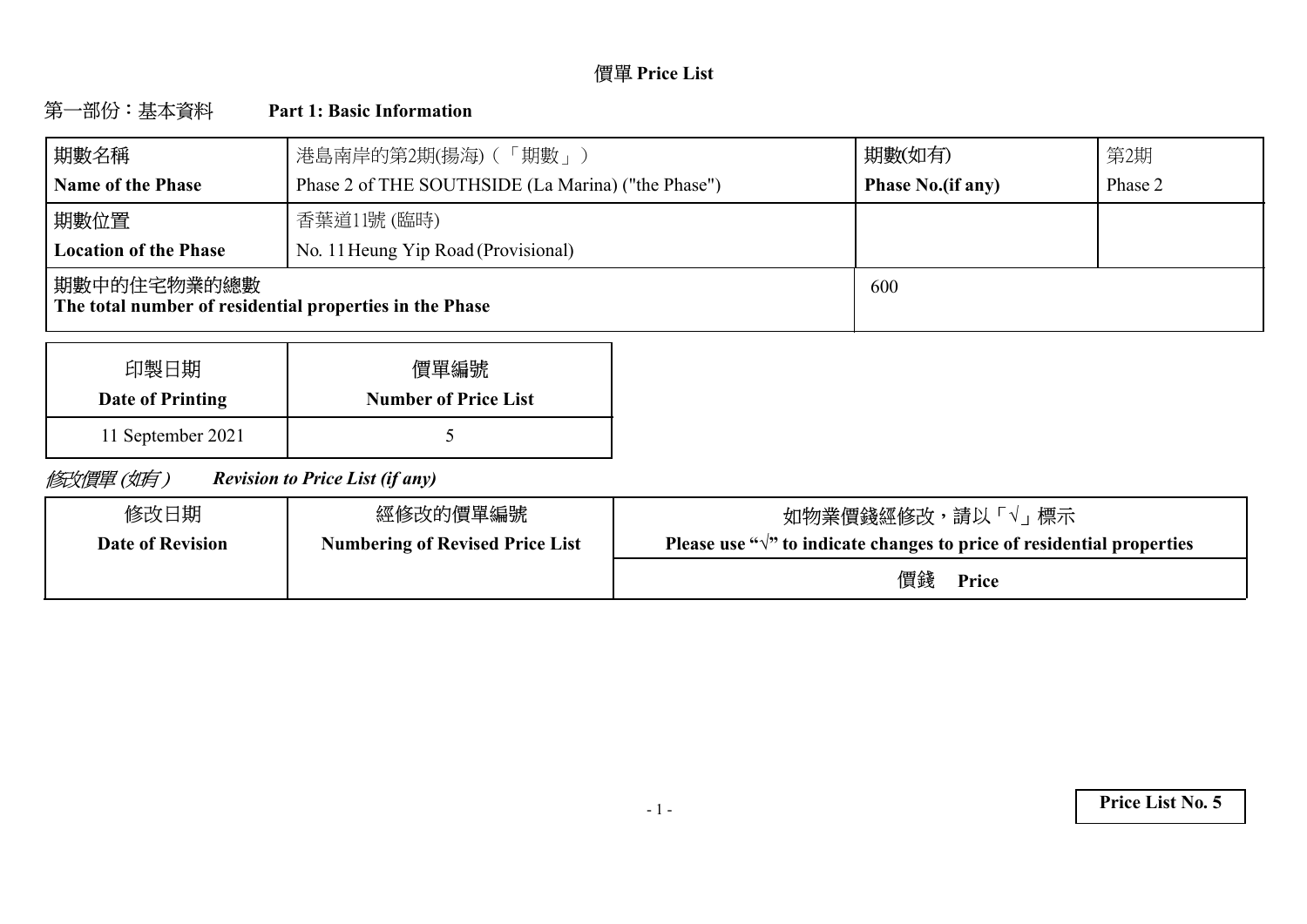## **Part 2: Information on Area and Price**

|                            | 物業的描述<br><b>Description of Residential</b><br><b>Property</b> |               | 實用面積<br>(包括露台,工作平台及陽台(如有))<br>平方米(平方呎)<br>Saleable Area<br>(including balcony, utility platform and | 售價<br>(元)<br>Price<br>(S) | 實用面積<br>每平方米/呎售價<br>元,每平方米<br>(元,每平方呎)<br><b>Unit Rate of</b> |                                            |                          |                          |                          | 其他指明項目的面積 (不計算入實用面積)<br>Area of other specified items (Not included in the Saleable Area)<br>平方米(平方呎)<br>sq. metre (sq. ft.) |                          |                          |                      |                           |                                   |
|----------------------------|---------------------------------------------------------------|---------------|-----------------------------------------------------------------------------------------------------|---------------------------|---------------------------------------------------------------|--------------------------------------------|--------------------------|--------------------------|--------------------------|------------------------------------------------------------------------------------------------------------------------------|--------------------------|--------------------------|----------------------|---------------------------|-----------------------------------|
| 大廈名稱<br><b>Block Name</b>  | 樓層<br>Floor                                                   | 單位<br>Unit    | verandah, if any)<br>sq. metre (sq. ft.)                                                            |                           | Saleable Area<br>\$ per sq. metre<br>(S per sq. ft.)          | 空調機房<br>Air-<br>conditioning<br>plant room | 窗台<br>Bay<br>window      | 閣樓<br>Cock-<br>loft      | 平台<br>Flat<br>roof       | 花園<br>Garden                                                                                                                 | 停車位<br>Parking<br>space  | 天台<br>Roof               | 梯屋<br>Stair-<br>hood | 前庭<br><b>Terrace</b> Yard | 庭院                                |
| 第1座 (1A)<br>Tower $1$ (1A) | 31                                                            | $\mathsf{C}$  | 48.674 (524)<br>露台 Balcony:2.000 (22);<br>工作平台 Utility Platform:1.500 (16)                          | 23,403,000                | 480,811<br>(44, 662)                                          | $\overline{\phantom{a}}$                   | $\overline{\phantom{a}}$ | $-$                      |                          |                                                                                                                              | $\overline{\phantom{a}}$ |                          |                      | $\overline{\phantom{a}}$  | $\overline{\phantom{a}}$          |
| 第1座(1A)<br>Tower $1(1A)$   | 30                                                            | $\mathbf C$   | 48.674 (524)<br>露台 Balcony:2.000 (22);<br>工作平台 Utility Platform:1.500 (16)                          | 23,333,000                | 479,373<br>(44, 529)                                          | $\overline{\phantom{a}}$                   | $-$                      | $\overline{\phantom{a}}$ | $-$                      | $\overline{\phantom{a}}$                                                                                                     | $\overline{\phantom{a}}$ |                          | $-$                  | $\overline{\phantom{a}}$  | $\overline{\phantom{a}}$          |
| 第1座(1A)<br>Tower $1(1A)$   | 29                                                            | $\mathbf C$   | 48.674 (524)<br>露台 Balcony:2.000 (22);<br>工作平台 Utility Platform:1.500 (16)                          | 23,264,000                | 477,955<br>(44, 397)                                          | $-$                                        | $\overline{\phantom{a}}$ | $\overline{\phantom{a}}$ | $\overline{\phantom{a}}$ | $-$                                                                                                                          | $\overline{\phantom{a}}$ |                          |                      | $\overline{\phantom{a}}$  | $\hspace{0.05cm} \dashrightarrow$ |
| 第1座(1A)<br>Tower $1(1A)$   | 28                                                            | $\mathcal{C}$ | 48.674 (524)<br>露台 Balcony:2.000 (22);<br>工作平台 Utility Platform:1.500 (16)                          | 22,919,000                | 470,867<br>(43, 739)                                          | $\overline{\phantom{a}}$                   | $\overline{\phantom{a}}$ | $\overline{\phantom{a}}$ | $-$                      | $\overline{\phantom{a}}$                                                                                                     | $-$                      | $\overline{\phantom{a}}$ | $\overline{a}$       | $\overline{\phantom{a}}$  | $\overline{\phantom{a}}$          |
| 第1座(1A)<br>Tower $1$ (1A)  | 27                                                            | $\mathcal{C}$ | 48.674 (524)<br>露台 Balcony:2.000 (22);<br>工作平台 Utility Platform:1.500 (16)                          | 22,783,000                | 468,073<br>(43, 479)                                          | $-$                                        | $\overline{a}$           | $\overline{\phantom{a}}$ | $-$                      | --                                                                                                                           | $-$                      |                          |                      | $\overline{\phantom{a}}$  | $\overline{\phantom{m}}$          |
| 第1座 (1A)<br>Tower $1(1A)$  | 26                                                            | $\mathcal{C}$ | 48.674 (524)<br>露台 Balcony:2.000 (22);<br>工作平台 Utility Platform:1.500 (16)                          | 22,714,000                | 466,656<br>(43, 347)                                          | $-$                                        | $\overline{\phantom{a}}$ | $-$                      | $-$                      | $-$                                                                                                                          | $-$                      |                          | $\overline{a}$       | $\overline{\phantom{a}}$  |                                   |
| 第1座 (1A)<br>Tower $1(1A)$  | 25                                                            | $\mathcal{C}$ | 48.674 (524)<br>露台 Balcony:2.000 (22);<br>工作平台 Utility Platform:1.500 (16)                          | 22,645,000                | 465,238<br>(43,216)                                           | --                                         | $\overline{\phantom{a}}$ | $\overline{\phantom{a}}$ | $-$                      | --                                                                                                                           | $-$                      |                          |                      | $\overline{\phantom{m}}$  | $\overline{\phantom{a}}$          |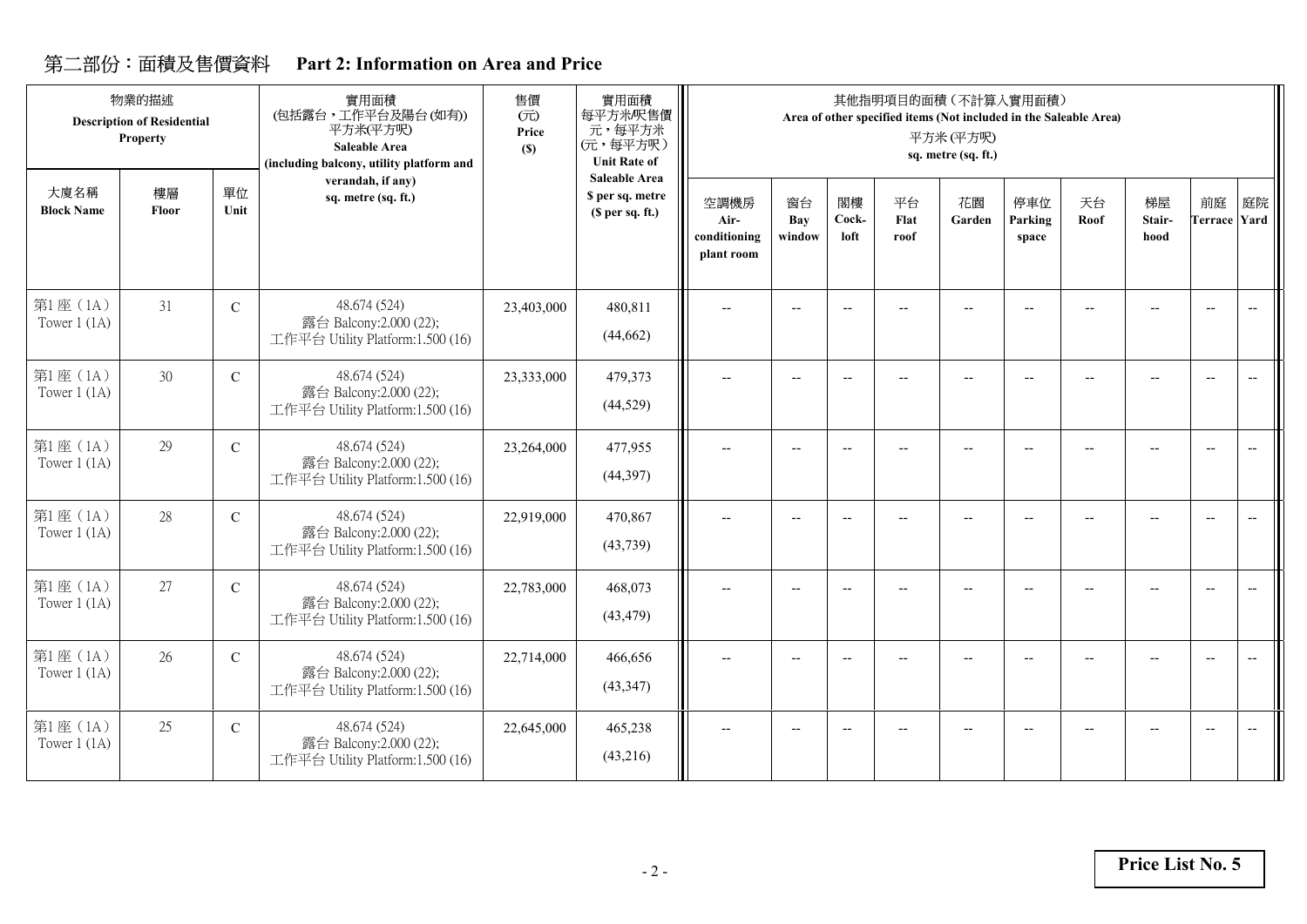|                            | 物業的描述<br><b>Description of Residential</b><br>Property |               | 實用面積<br>(包括露台,工作平台及陽台(如有))<br>平方米(平方呎)<br>Saleable Area<br>(including balcony, utility platform and | 售價<br>(元)<br>Price<br>(S) | 實用面積<br>每平方米/呎售價<br>元,每平方米<br>(元,每平方呎)<br><b>Unit Rate of</b>          |                                            |                            |                          |                          | 其他指明項目的面積 (不計算入實用面積)<br>Area of other specified items (Not included in the Saleable Area)<br>平方米(平方呎)<br>sq. metre (sq. ft.) |                          |                |                          |                           |                          |
|----------------------------|--------------------------------------------------------|---------------|-----------------------------------------------------------------------------------------------------|---------------------------|------------------------------------------------------------------------|--------------------------------------------|----------------------------|--------------------------|--------------------------|------------------------------------------------------------------------------------------------------------------------------|--------------------------|----------------|--------------------------|---------------------------|--------------------------|
| 大廈名稱<br><b>Block Name</b>  | 樓層<br>Floor                                            | 單位<br>Unit    | verandah, if any)<br>sq. metre (sq. ft.)                                                            |                           | <b>Saleable Area</b><br>\$ per sq. metre<br>(S <sub>per</sub> sq. ft.) | 空調機房<br>Air-<br>conditioning<br>plant room | 窗台<br><b>Bay</b><br>window | 閣樓<br>Cock-<br>loft      | 平台<br>Flat<br>roof       | 花園<br>Garden                                                                                                                 | 停車位<br>Parking<br>space  | 天台<br>Roof     | 梯屋<br>Stair-<br>hood     | 前庭<br><b>Terrace Yard</b> | 庭院                       |
| 第1座(1A)<br>Tower $1$ (1A)  | 23                                                     | ${\bf C}$     | 48.674 (524)<br>露台 Balcony:2.000 (22);<br>工作平台 Utility Platform:1.500 (16)                          | 22,578,000                | 463,862<br>(43,088)                                                    |                                            |                            | $\overline{\phantom{a}}$ |                          |                                                                                                                              |                          |                |                          | $\overline{a}$            | $\overline{\phantom{a}}$ |
| 第1座(1A)<br>Tower $1$ (1A)  | 22                                                     | $\mathcal{C}$ | 48.674 (524)<br>露台 Balcony:2.000 (22);<br>工作平台 Utility Platform:1.500 (16)                          | 22,511,000                | 462,485<br>(42,960)                                                    | $\overline{\phantom{a}}$                   | $\overline{\phantom{a}}$   | $\overline{\phantom{a}}$ |                          | $\overline{\phantom{a}}$                                                                                                     | $-$                      |                | $\overline{a}$           | $-$                       |                          |
| 第1座 (1A)<br>Tower $1$ (1A) | 21                                                     | $\, {\bf B}$  | 86.795 (934)<br>露台 Balcony:4.061 (44);<br>工作平台 Utility Platform:1.500 (16)                          | 50,203,000                | 578,409<br>(53,751)                                                    |                                            | $\overline{\phantom{a}}$   | $-$                      | $-$                      | $-$                                                                                                                          |                          |                | $\overline{\phantom{a}}$ | $\overline{\phantom{a}}$  |                          |
| 第1座(1A)<br>Tower $1(1A)$   | 21                                                     | $\mathbf C$   | 48.674 (524)<br>露台 Balcony:2.000 (22);<br>工作平台 Utility Platform:1.500 (16)                          | 22,444,000                | 461,109<br>(42, 832)                                                   | $-$                                        | $-$                        | $\overline{\phantom{a}}$ | $\overline{\phantom{a}}$ | $-$                                                                                                                          | $\overline{\phantom{a}}$ | $\overline{a}$ | --                       | $\overline{\phantom{a}}$  | $\overline{\phantom{m}}$ |
| 第1座(1A)<br>Tower $1(1A)$   | 20                                                     | ${\bf C}$     | 48.674 (524)<br>露台 Balcony:2.000 (22);<br>工作平台 Utility Platform:1.500 (16)                          | 22,377,000                | 459,732<br>(42,704)                                                    | $\sim$                                     | $\overline{a}$             | $\overline{a}$           | $\overline{a}$           | $-$                                                                                                                          | $\overline{a}$           |                | $\overline{a}$           | $\overline{\phantom{a}}$  | $\overline{\phantom{a}}$ |
| 第1座(1A)<br>Tower $1$ (1A)  | 19                                                     | $\mathcal{C}$ | 48.674 (524)<br>露台 Balcony:2.000 (22);<br>工作平台 Utility Platform:1.500 (16)                          | 22,310,000                | 458,356<br>(42,576)                                                    | $\overline{\phantom{a}}$                   | $\overline{a}$             | $-$                      |                          | $-$                                                                                                                          | $-$                      | $-$            | $\overline{a}$           | $\overline{\phantom{a}}$  | $\overline{a}$           |
| 第1座(1A)<br>Tower $1(1A)$   | 18                                                     | $\mathcal{C}$ | 48.674 (524)<br>露台 Balcony:2.000 (22);<br>工作平台 Utility Platform:1.500 (16)                          | 22,310,000                | 458,356<br>(42, 576)                                                   |                                            |                            |                          |                          |                                                                                                                              |                          |                |                          | $\overline{\phantom{a}}$  | $\overline{\phantom{a}}$ |
| 第1座 (1A)<br>Tower $1$ (1A) | 17                                                     | $\mathbf C$   | 48.674 (524)<br>露台 Balcony:2.000 (22);<br>工作平台 Utility Platform:1.500 (16)                          | 22,177,000                | 455,623<br>(42, 323)                                                   | $\overline{\phantom{a}}$                   | $-$                        | $\overline{\phantom{a}}$ |                          | $\overline{a}$                                                                                                               | $-$                      |                | $-$                      | $-$                       | $\overline{\phantom{a}}$ |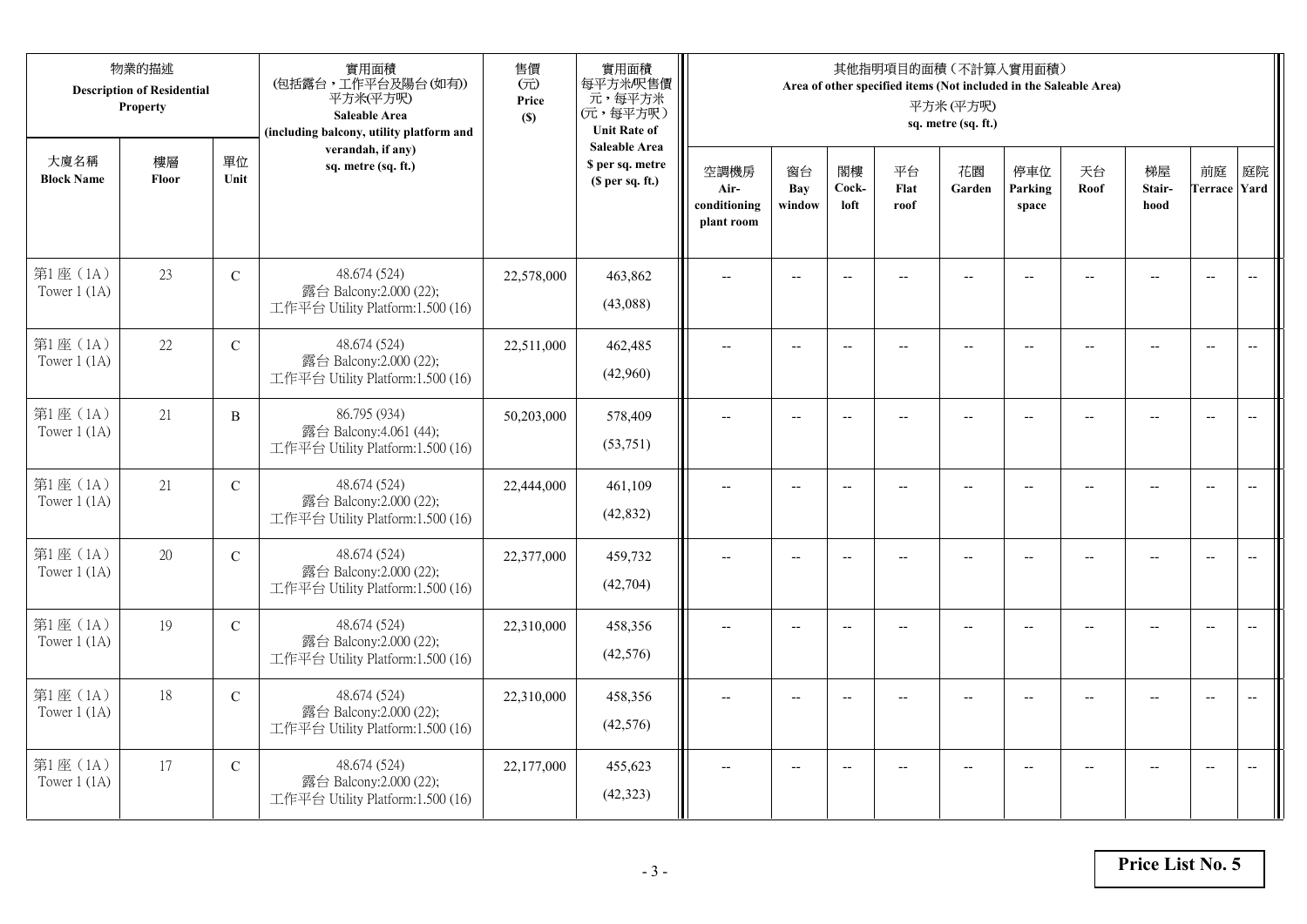|                            | 物業的描述<br><b>Description of Residential</b><br>Property |              | 實用面積<br>(包括露台,工作平台及陽台(如有))<br>平方米(平方呎)<br>Saleable Area<br>(including balcony, utility platform and | 售價<br>(元)<br>Price<br>(S) | 實用面積<br>每平方米/呎售價<br>元,每平方米<br>(元,每平方呎)<br><b>Unit Rate of</b>          |                                            |                          |                          |                          | 其他指明項目的面積 (不計算入實用面積)<br>Area of other specified items (Not included in the Saleable Area)<br>平方米(平方呎)<br>sq. metre (sq. ft.) |                          |                |                                                     |                           |                          |
|----------------------------|--------------------------------------------------------|--------------|-----------------------------------------------------------------------------------------------------|---------------------------|------------------------------------------------------------------------|--------------------------------------------|--------------------------|--------------------------|--------------------------|------------------------------------------------------------------------------------------------------------------------------|--------------------------|----------------|-----------------------------------------------------|---------------------------|--------------------------|
| 大廈名稱<br><b>Block Name</b>  | 樓層<br>Floor                                            | 單位<br>Unit   | verandah, if any)<br>sq. metre (sq. ft.)                                                            |                           | <b>Saleable Area</b><br>\$ per sq. metre<br>(S <sub>per</sub> sq. ft.) | 空調機房<br>Air-<br>conditioning<br>plant room | 窗台<br>Bay<br>window      | 閣樓<br>Cock-<br>loft      | 平台<br>Flat<br>roof       | 花園<br>Garden                                                                                                                 | 停車位<br>Parking<br>space  | 天台<br>Roof     | 梯屋<br>Stair-<br>hood                                | 前庭<br><b>Terrace Yard</b> | 庭院                       |
| 第1座(1A)<br>Tower $1$ (1A)  | 16                                                     | ${\bf C}$    | 48.674 (524)<br>露台 Balcony:2.000 (22);<br>工作平台 Utility Platform:1.500 (16)                          | 22,111,000                | 454,267<br>(42, 197)                                                   |                                            |                          | $\overline{\phantom{a}}$ |                          |                                                                                                                              |                          |                |                                                     | $\overline{a}$            | $\overline{\phantom{a}}$ |
| 第1座(1A)<br>Tower $1$ (1A)  | 15                                                     | $\mathbf{A}$ | 120.655 (1,299)<br>露台 Balcony:4.939 (53);<br>工作平台 Utility Platform:1.500 (16)                       | 65,797,000                | 545,332<br>(50,652)                                                    | $\overline{\phantom{a}}$                   | $\overline{\phantom{a}}$ | $\overline{\phantom{a}}$ | $\overline{a}$           | $\overline{\phantom{a}}$                                                                                                     | $-$                      |                | $\overline{a}$                                      | $-$                       |                          |
| 第1座 (1A)<br>Tower $1$ (1A) | 15                                                     | $\, {\bf B}$ | 86.795 (934)<br>露台 Balcony:4.061 (44);<br>工作平台 Utility Platform:1.500 (16)                          | 47,310,000                | 545,077<br>(50,653)                                                    |                                            | $\overline{\phantom{a}}$ | $-$                      | $-$                      | $-$                                                                                                                          |                          |                | $\overline{\phantom{a}}$                            | $\overline{\phantom{a}}$  |                          |
| 第1座(1A)<br>Tower $1(1A)$   | 15                                                     | $\mathbf C$  | 48.674 (524)<br>露台 Balcony:2.000 (22);<br>工作平台 Utility Platform:1.500 (16)                          | 22,046,000                | 452,932<br>(42,073)                                                    | $-$                                        | $\overline{\phantom{m}}$ | $\overline{\phantom{a}}$ | $\overline{\phantom{a}}$ | $-$                                                                                                                          | $\overline{\phantom{a}}$ | $\overline{a}$ | $\hspace{0.05cm} -\hspace{0.05cm} -\hspace{0.05cm}$ | $\overline{\phantom{a}}$  | $\overline{\phantom{m}}$ |
| 第1座(1A)<br>Tower $1(1A)$   | 12                                                     | $\mathbf{A}$ | 120.655 (1,299)<br>露台 Balcony:4.939 (53);<br>工作平台 Utility Platform:1.500 (16)                       | 65,470,000                | 542,622<br>(50, 400)                                                   | $\sim$                                     | $\overline{a}$           | $\overline{a}$           | $\overline{a}$           | $\overline{\phantom{a}}$                                                                                                     | $\overline{a}$           |                | $\overline{a}$                                      | $\overline{\phantom{a}}$  | $\overline{\phantom{a}}$ |
| 第1座(1A)<br>Tower $1$ (1A)  | 12                                                     | $\, {\bf B}$ | 86.795 (934)<br>露台 Balcony:4.061 (44);<br>工作平台 Utility Platform:1.500 (16)                          | 47,076,000                | 542,381<br>(50, 403)                                                   | $\overline{\phantom{a}}$                   | $\overline{a}$           | $\overline{\phantom{a}}$ |                          | $-$                                                                                                                          | $-$                      | $-$            | $\overline{a}$                                      | $\overline{\phantom{a}}$  | $\sim$                   |
| 第1座(1A)<br>Tower $1(1A)$   | 12                                                     | $\mathbf C$  | 48.674 (524)<br>露台 Balcony:2.000 (22);<br>工作平台 Utility Platform:1.500 (16)                          | 21,980,000                | 451,576<br>(41, 947)                                                   |                                            |                          |                          |                          |                                                                                                                              |                          |                |                                                     | $\overline{\phantom{a}}$  | $\overline{\phantom{a}}$ |
| 第1座 (1A)<br>Tower $1$ (1A) | 11                                                     | A            | 120.655 (1,299)<br>露台 Balcony:4.939 (53);<br>工作平台 Utility Platform:1.500 (16)                       | 65,144,000                | 539,920<br>(50, 149)                                                   | $\overline{\phantom{a}}$                   | $-$                      | $\overline{\phantom{a}}$ |                          | $\overline{a}$                                                                                                               |                          |                | $-$                                                 | $-$                       | $\overline{\phantom{a}}$ |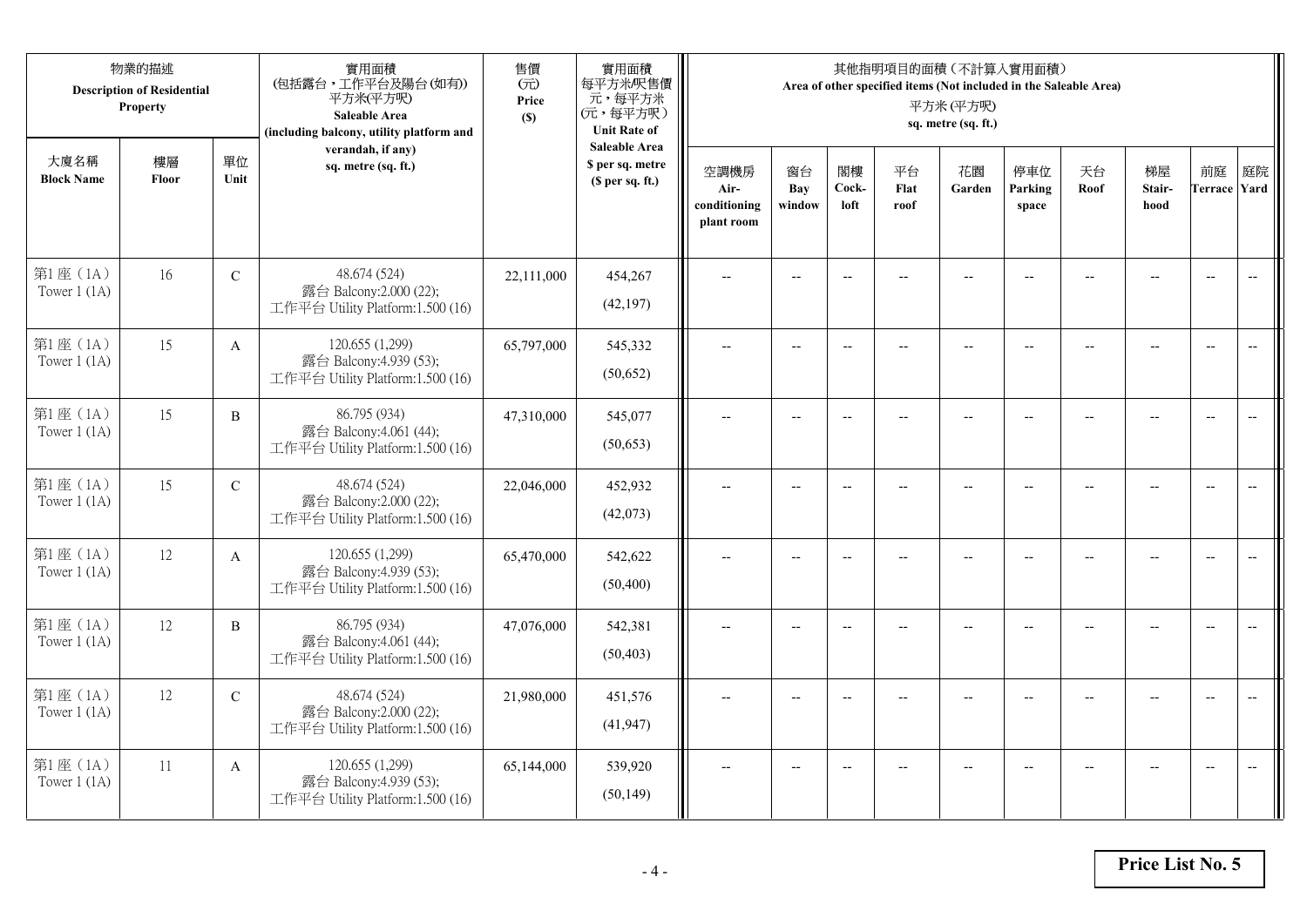|                            | 物業的描述<br><b>Description of Residential</b><br>Property |              | 實用面積<br>(包括露台,工作平台及陽台(如有))<br>平方米(平方呎)<br>Saleable Area<br>(including balcony, utility platform and | 售價<br>(元)<br>Price<br>(S) | 實用面積<br>每平方米/呎售價<br>元,每平方米<br>(元,每平方呎)<br><b>Unit Rate of</b>          |                                            |                          |                          |                          | 其他指明項目的面積 (不計算入實用面積)<br>Area of other specified items (Not included in the Saleable Area)<br>平方米(平方呎)<br>sq. metre (sq. ft.) |                          |                |                          |                           |                          |
|----------------------------|--------------------------------------------------------|--------------|-----------------------------------------------------------------------------------------------------|---------------------------|------------------------------------------------------------------------|--------------------------------------------|--------------------------|--------------------------|--------------------------|------------------------------------------------------------------------------------------------------------------------------|--------------------------|----------------|--------------------------|---------------------------|--------------------------|
| 大廈名稱<br><b>Block Name</b>  | 樓層<br>Floor                                            | 單位<br>Unit   | verandah, if any)<br>sq. metre (sq. ft.)                                                            |                           | <b>Saleable Area</b><br>\$ per sq. metre<br>(S <sub>per</sub> sq. ft.) | 空調機房<br>Air-<br>conditioning<br>plant room | 窗台<br>Bay<br>window      | 閣樓<br>Cock-<br>loft      | 平台<br>Flat<br>roof       | 花園<br>Garden                                                                                                                 | 停車位<br>Parking<br>space  | 天台<br>Roof     | 梯屋<br>Stair-<br>hood     | 前庭<br><b>Terrace Yard</b> | 庭院                       |
| 第1座(1A)<br>Tower $1$ (1A)  | 11                                                     | $\, {\bf B}$ | 86.795 (934)<br>露台 Balcony:4.061 (44);<br>工作平台 Utility Platform:1.500 (16)                          | 46,841,000                | 539,674<br>(50, 151)                                                   |                                            |                          | $\overline{\phantom{a}}$ |                          |                                                                                                                              |                          |                |                          | $\overline{a}$            | $\overline{\phantom{a}}$ |
| 第1座(1A)<br>Tower $1$ (1A)  | 11                                                     | $\mathbf C$  | 48.674 (524)<br>露台 Balcony:2.000 (22);<br>工作平台 Utility Platform:1.500 (16)                          | 21,914,000                | 450,220<br>(41, 821)                                                   | $\overline{\phantom{a}}$                   | $\overline{\phantom{a}}$ | $\overline{\phantom{a}}$ |                          | $\overline{\phantom{a}}$                                                                                                     | $-$                      |                | $\overline{a}$           | $-$                       |                          |
| 第1座 (1A)<br>Tower $1$ (1A) | $10\,$                                                 | A            | 120.655 (1,299)<br>露台 Balcony:4.939 (53);<br>工作平台 Utility Platform:1.500 (16)                       | 64,821,000                | 537,243<br>(49,901)                                                    |                                            | $\overline{\phantom{a}}$ | $-$                      | $-$                      | $-$                                                                                                                          |                          |                | $\overline{\phantom{a}}$ | $\overline{\phantom{a}}$  |                          |
| 第1座(1A)<br>Tower $1(1A)$   | $10\,$                                                 | B            | 86.795 (934)<br>露台 Balcony:4.061 (44);<br>工作平台 Utility Platform:1.500 (16)                          | 46,608,000                | 536,989<br>(49,902)                                                    | $-$                                        | $\overline{\phantom{m}}$ | $\overline{\phantom{a}}$ | $\overline{\phantom{a}}$ | $-$                                                                                                                          | $\overline{\phantom{a}}$ | $\overline{a}$ | --                       | $-$                       | $\overline{\phantom{m}}$ |
| 第1座(1A)<br>Tower $1(1A)$   | 10                                                     | ${\bf C}$    | 48.674 (524)<br>露台 Balcony:2.000 (22);<br>工作平台 Utility Platform:1.500 (16)                          | 21,849,000                | 448,884<br>(41,697)                                                    | $\sim$                                     | $\overline{a}$           | $\overline{a}$           | $\overline{a}$           | $\overline{\phantom{a}}$                                                                                                     | $\overline{a}$           |                | $\overline{a}$           | $\overline{\phantom{a}}$  | $\overline{\phantom{a}}$ |
| 第1座(1A)<br>Tower $1$ (1A)  | $8\,$                                                  | A            | 120.655 (1,299)<br>露台 Balcony:4.939 (53);<br>工作平台 Utility Platform:1.500 (16)                       | 63,865,000                | 529,319<br>(49,165)                                                    | $\overline{\phantom{a}}$                   | $\overline{a}$           | $\overline{\phantom{a}}$ |                          | $-$                                                                                                                          | $-$                      | $-$            | $\overline{a}$           | $\overline{\phantom{a}}$  | $\overline{a}$           |
| 第1座(1A)<br>Tower $1(1A)$   | $8\,$                                                  | B            | 86.795 (934)<br>露台 Balcony:4.061 (44);<br>工作平台 Utility Platform:1.500 (16)                          | 45,919,000                | 529,051<br>(49,164)                                                    |                                            |                          |                          |                          |                                                                                                                              |                          |                |                          | $\overline{\phantom{a}}$  | $\overline{\phantom{a}}$ |
| 第1座 (1A)<br>Tower $1$ (1A) | 8                                                      | $\mathbf C$  | 48.674 (524)<br>露台 Balcony:2.000 (22);<br>工作平台 Utility Platform:1.500 (16)                          | 21,151,000                | 434,544<br>(40, 365)                                                   | $\overline{\phantom{a}}$                   | $-$                      | $\overline{\phantom{a}}$ |                          | $\overline{a}$                                                                                                               |                          |                | $-$                      | $-$                       | $\overline{\phantom{a}}$ |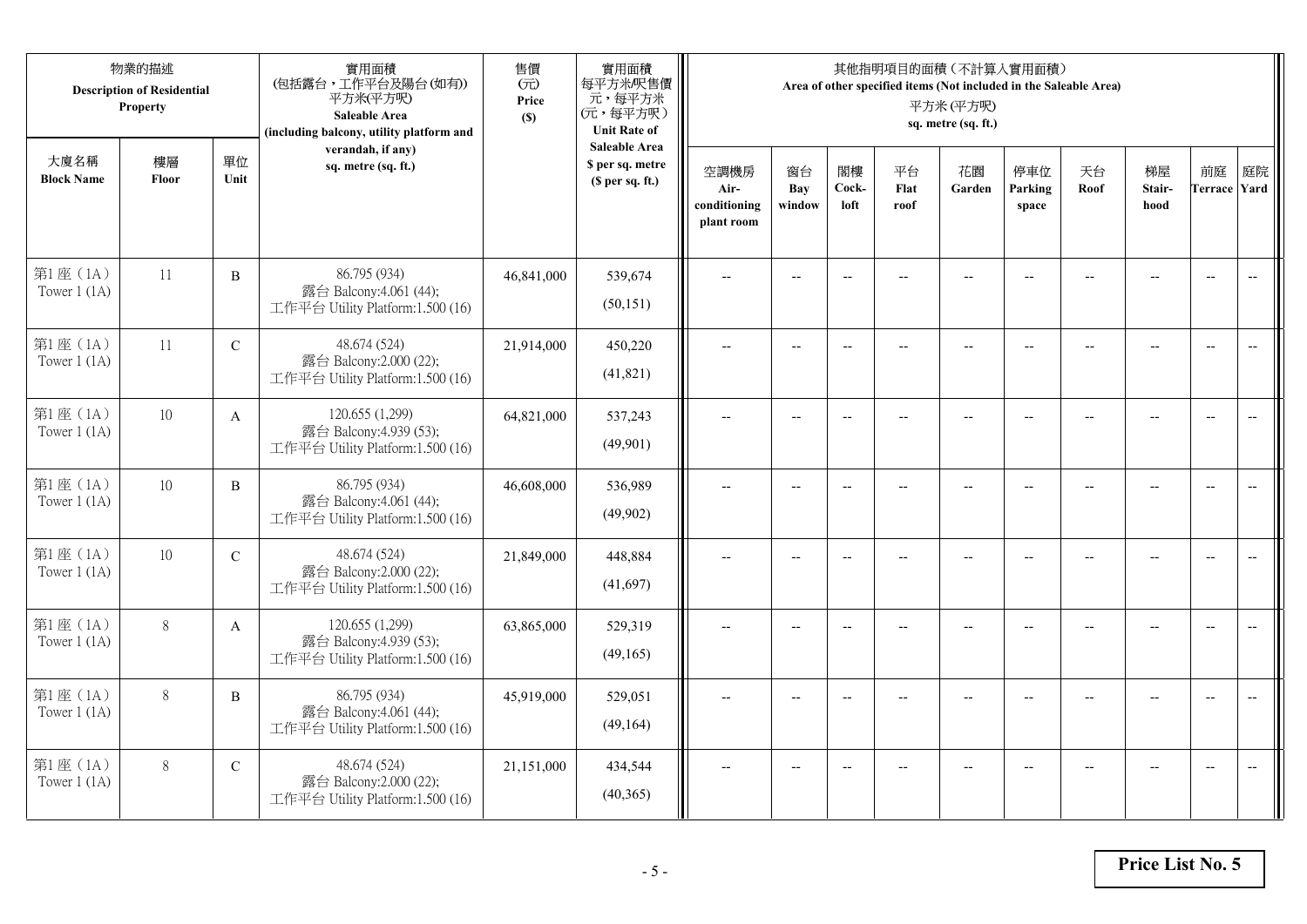|                            | 物業的描述<br><b>Description of Residential</b><br>Property |                | 實用面積<br>(包括露台,工作平台及陽台(如有))<br>平方米(平方呎)<br>Saleable Area<br>(including balcony, utility platform and | 售價<br>(元)<br>Price<br>(S) | 實用面積<br>每平方米/呎售價<br>元,每平方米<br>(元,每平方呎)<br><b>Unit Rate of</b> |                                            |                          |                          |                    | 其他指明項目的面積(不計算入實用面積)<br>Area of other specified items (Not included in the Saleable Area)<br>平方米(平方呎)<br>sq. metre (sq. ft.) |                         |                          |                      |                           |                          |
|----------------------------|--------------------------------------------------------|----------------|-----------------------------------------------------------------------------------------------------|---------------------------|---------------------------------------------------------------|--------------------------------------------|--------------------------|--------------------------|--------------------|-----------------------------------------------------------------------------------------------------------------------------|-------------------------|--------------------------|----------------------|---------------------------|--------------------------|
| 大廈名稱<br><b>Block Name</b>  | 樓層<br>Floor                                            | 單位<br>Unit     | verandah, if any)<br>sq. metre (sq. ft.)                                                            |                           | <b>Saleable Area</b><br>\$ per sq. metre<br>(\$ per sq. ft.)  | 空調機房<br>Air-<br>conditioning<br>plant room | 窗台<br>Bay<br>window      | 閣樓<br>Cock-<br>loft      | 平台<br>Flat<br>roof | 花園<br>Garden                                                                                                                | 停車位<br>Parking<br>space | 天台<br>Roof               | 梯屋<br>Stair-<br>hood | 前庭<br><b>Terrace Yard</b> | 庭院                       |
| 第1座 (1A)<br>Tower $1$ (1A) | $7\overline{ }$                                        | $\mathbf{A}$   | 120.655 (1,299)<br>露台 Balcony:4.939 (53);<br>工作平台 Utility Platform:1.500 (16)                       | 63,232,000                | 524,073<br>(48,677)                                           |                                            |                          | $\overline{\phantom{a}}$ |                    |                                                                                                                             |                         |                          |                      | $\overline{\phantom{a}}$  | $\overline{\phantom{a}}$ |
| 第1座(1A)<br>Tower $1$ (1A)  | $7\phantom{.0}$                                        | B              | 86.795 (934)<br>露台 Balcony:4.061 (44);<br>工作平台 Utility Platform:1.500 (16)                          | 45,464,000                | 523,809<br>(48,677)                                           | $\overline{\phantom{a}}$                   | $\overline{\phantom{a}}$ | $\overline{\phantom{a}}$ | $-$                | $\overline{\phantom{a}}$                                                                                                    | $-$                     | $\overline{\phantom{a}}$ | $-$                  | $\overline{\phantom{a}}$  | $-$                      |
| 第1座(1A)<br>Tower $1$ (1A)  | $7\phantom{.0}$                                        | $\mathcal{C}$  | 48.674 (524)<br>露台 Balcony:2.000 (22);<br>工作平台 Utility Platform:1.500 (16)                          | 21,026,000                | 431,976<br>(40, 126)                                          |                                            |                          | $\overline{a}$           | $-$                | $\overline{\phantom{a}}$                                                                                                    |                         |                          |                      | $\overline{\phantom{a}}$  |                          |
| 第1座(1A)<br>Tower $1$ (1A)  | 6                                                      | A              | 120.655 (1,299)<br>露台 Balcony:4.939 (53);<br>工作平台 Utility Platform:1.500 (16)                       | 62,917,000                | 521,462<br>(48, 435)                                          | $\overline{\phantom{a}}$                   | $\sim$                   | $\overline{\phantom{m}}$ | $\overline{a}$     | $\overline{\phantom{a}}$                                                                                                    | $\overline{a}$          |                          | $\overline{a}$       | $\overline{\phantom{a}}$  | $\overline{\phantom{a}}$ |
| 第1座(1A)<br>Tower $1$ (1A)  | 6                                                      | B              | 86.795 (934)<br>露台 Balcony:4.061 (44);<br>工作平台 Utility Platform:1.500 (16)                          | 45,238,000                | 521,205<br>(48, 435)                                          | $\overline{a}$                             | $- -$                    | $\overline{\phantom{m}}$ | $-$                | $\overline{\phantom{m}}$                                                                                                    | $-$                     | --                       | $-$                  | $\overline{\phantom{m}}$  | $\overline{\phantom{m}}$ |
| 第1座(1A)<br>Tower $1$ (1A)  | 6                                                      | $\mathcal{C}$  | 48.674 (524)<br>露台 Balcony:2.000 (22);<br>工作平台 Utility Platform:1.500 (16)                          | 20,963,000                | 430,682<br>(40,006)                                           | $\overline{a}$                             |                          | $\overline{\phantom{a}}$ |                    | $\overline{a}$                                                                                                              |                         |                          | $-$                  | $\overline{\phantom{a}}$  |                          |
| 第1座 (1B)<br>Tower $1$ (1B) | 25                                                     | A              | 131.880 (1,420)<br>露台 Balcony:4.939 (53);<br>工作平台 Utility Platform:1.500 (16)                       | 86,970,000                | 659,463<br>(61,246)                                           | $\sim$                                     |                          | $\overline{\phantom{a}}$ |                    | $\sim$                                                                                                                      |                         |                          | $\overline{a}$       | $\overline{\phantom{a}}$  | $\overline{\phantom{a}}$ |
| 第1座 (1B)<br>Tower $1$ (1B) | 21                                                     | $\overline{B}$ | 87.459 (941)<br>露台 Balcony:4.046 (44);<br>工作平台 Utility Platform:1.500 (16)                          | 48,815,000                | 558,147<br>(51, 876)                                          |                                            |                          | $\overline{\phantom{a}}$ |                    |                                                                                                                             |                         |                          |                      | $\overline{\phantom{a}}$  | $-$                      |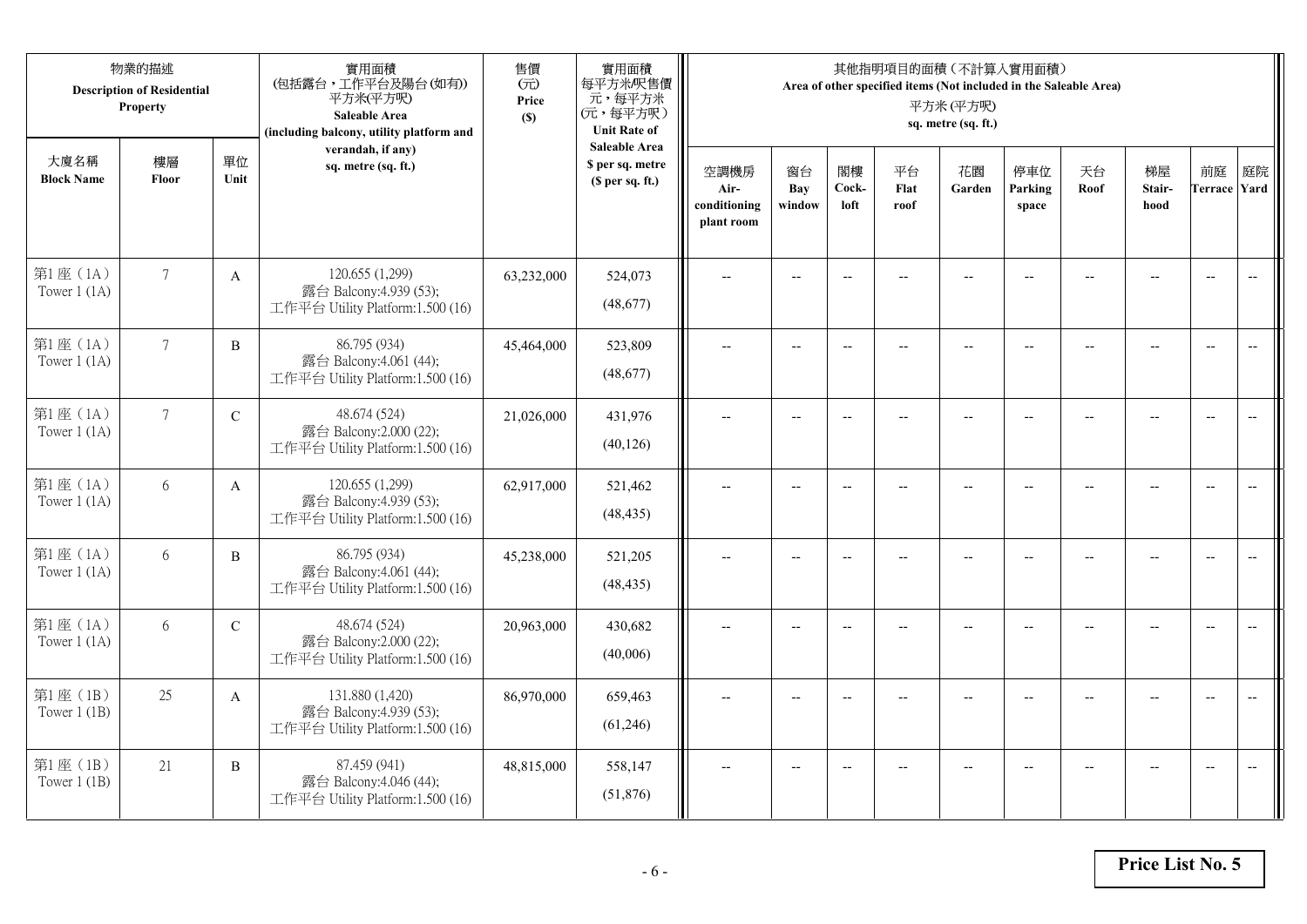|                            | 物業的描述<br><b>Description of Residential</b><br>Property |              | 實用面積<br>(包括露台,工作平台及陽台(如有))<br>平方米(平方呎)<br>Saleable Area<br>(including balcony, utility platform and | 售價<br>(元)<br>Price<br>(S) | 實用面積<br>每平方米/呎售價<br>元,每平方米<br>(元,每平方呎)<br><b>Unit Rate of</b>          |                                            |                          |                          |                          | 其他指明項目的面積 (不計算入實用面積)<br>Area of other specified items (Not included in the Saleable Area)<br>平方米(平方呎)<br>sq. metre (sq. ft.) |                          |                |                                                     |                           |                          |
|----------------------------|--------------------------------------------------------|--------------|-----------------------------------------------------------------------------------------------------|---------------------------|------------------------------------------------------------------------|--------------------------------------------|--------------------------|--------------------------|--------------------------|------------------------------------------------------------------------------------------------------------------------------|--------------------------|----------------|-----------------------------------------------------|---------------------------|--------------------------|
| 大廈名稱<br><b>Block Name</b>  | 樓層<br>Floor                                            | 單位<br>Unit   | verandah, if any)<br>sq. metre (sq. ft.)                                                            |                           | <b>Saleable Area</b><br>\$ per sq. metre<br>(S <sub>per</sub> sq. ft.) | 空調機房<br>Air-<br>conditioning<br>plant room | 窗台<br>Bay<br>window      | 閣樓<br>Cock-<br>loft      | 平台<br>Flat<br>roof       | 花園<br>Garden                                                                                                                 | 停車位<br>Parking<br>space  | 天台<br>Roof     | 梯屋<br>Stair-<br>hood                                | 前庭<br><b>Terrace Yard</b> | 庭院                       |
| 第1座(1B)<br>Tower $1$ (1B)  | 15                                                     | $\mathbf{A}$ | 131.880 (1,420)<br>露台 Balcony:4.939 (53);<br>工作平台 Utility Platform:1.500 (16)                       | 74,551,000                | 565,294<br>(52, 501)                                                   |                                            | $\overline{a}$           | $\overline{\phantom{a}}$ |                          |                                                                                                                              |                          |                |                                                     | $\overline{a}$            | $\overline{\phantom{a}}$ |
| 第1座(1B)<br>Tower $1$ (1B)  | 15                                                     | B            | 87.459 (941)<br>露台 Balcony:4.046 (44);<br>工作平台 Utility Platform:1.500 (16)                          | 46,268,000                | 529,025<br>(49,169)                                                    | $\overline{\phantom{a}}$                   | $\overline{\phantom{a}}$ | $\overline{\phantom{a}}$ | $\overline{a}$           | $\overline{\phantom{a}}$                                                                                                     | $-$                      | $-$            | $\overline{a}$                                      | $-$                       | $\overline{\phantom{m}}$ |
| 第1座(1B)<br>Tower $1$ (1B)  | 12                                                     | A            | 131.880 (1,420)<br>露台 Balcony:4.939 (53);<br>工作平台 Utility Platform:1.500 (16)                       | 74,180,000                | 562,481<br>(52, 239)                                                   |                                            | $\overline{\phantom{a}}$ | $\overline{\phantom{a}}$ | $-$                      | $-$                                                                                                                          | --                       |                | $\overline{\phantom{a}}$                            | $\overline{\phantom{a}}$  |                          |
| 第1座(1B)<br>Tower $1$ (1B)  | 12                                                     | $\, {\bf B}$ | 87.459 (941)<br>露台 Balcony:4.046 (44);<br>工作平台 Utility Platform:1.500 (16)                          | 46,038,000                | 526,395<br>(48, 925)                                                   | $-$                                        | $\overline{\phantom{m}}$ | $\overline{\phantom{a}}$ | $\overline{\phantom{a}}$ | $-$                                                                                                                          | $\overline{\phantom{a}}$ | $\overline{a}$ | $\hspace{0.05cm} -\hspace{0.05cm} -\hspace{0.05cm}$ | $-$                       | $\overline{\phantom{m}}$ |
| 第1座 (1B)<br>Tower $1$ (1B) | 11                                                     | $\mathbf{A}$ | 131.880 (1,420)<br>露台 Balcony:4.939 (53);<br>工作平台 Utility Platform:1.500 (16)                       | 73,811,000                | 559,683<br>(51,980)                                                    | $\sim$                                     | $\overline{a}$           | $\overline{a}$           | $\overline{a}$           | $-$                                                                                                                          | $\overline{a}$           |                | $\overline{a}$                                      | $\overline{\phantom{a}}$  | $\overline{\phantom{a}}$ |
| 第1座(1B)<br>Tower $1$ (1B)  | 11                                                     | $\, {\bf B}$ | 87.459 (941)<br>露台 Balcony:4.046 (44);<br>工作平台 Utility Platform:1.500 (16)                          | 45,810,000                | 523,788<br>(48,682)                                                    | $\overline{\phantom{a}}$                   | $\overline{a}$           | $-$                      |                          | $\overline{a}$                                                                                                               | $\sim$                   | $-$            | $\overline{a}$                                      | $\overline{\phantom{a}}$  | $\sim$                   |
| 第1座 (1B)<br>Tower $1(1B)$  | 10                                                     | $\mathbf{A}$ | 131.880 (1,420)<br>露台 Balcony:4.939 (53);<br>工作平台 Utility Platform:1.500 (16)                       | 73,443,000                | 556,893<br>(51, 720)                                                   |                                            |                          | $\overline{\phantom{a}}$ |                          |                                                                                                                              |                          |                |                                                     | $\overline{\phantom{a}}$  | $-$                      |
| 第1座 (1B)<br>Tower $1$ (1B) | $10\,$                                                 | B            | 87.459 (941)<br>露台 Balcony:4.046 (44);<br>工作平台 Utility Platform:1.500 (16)                          | 45,581,000                | 521,170<br>(48, 439)                                                   | $\overline{\phantom{a}}$                   | $-$                      | $-$                      |                          | $\overline{a}$                                                                                                               | $-$                      |                | $-$                                                 | $-$                       | $\overline{\phantom{a}}$ |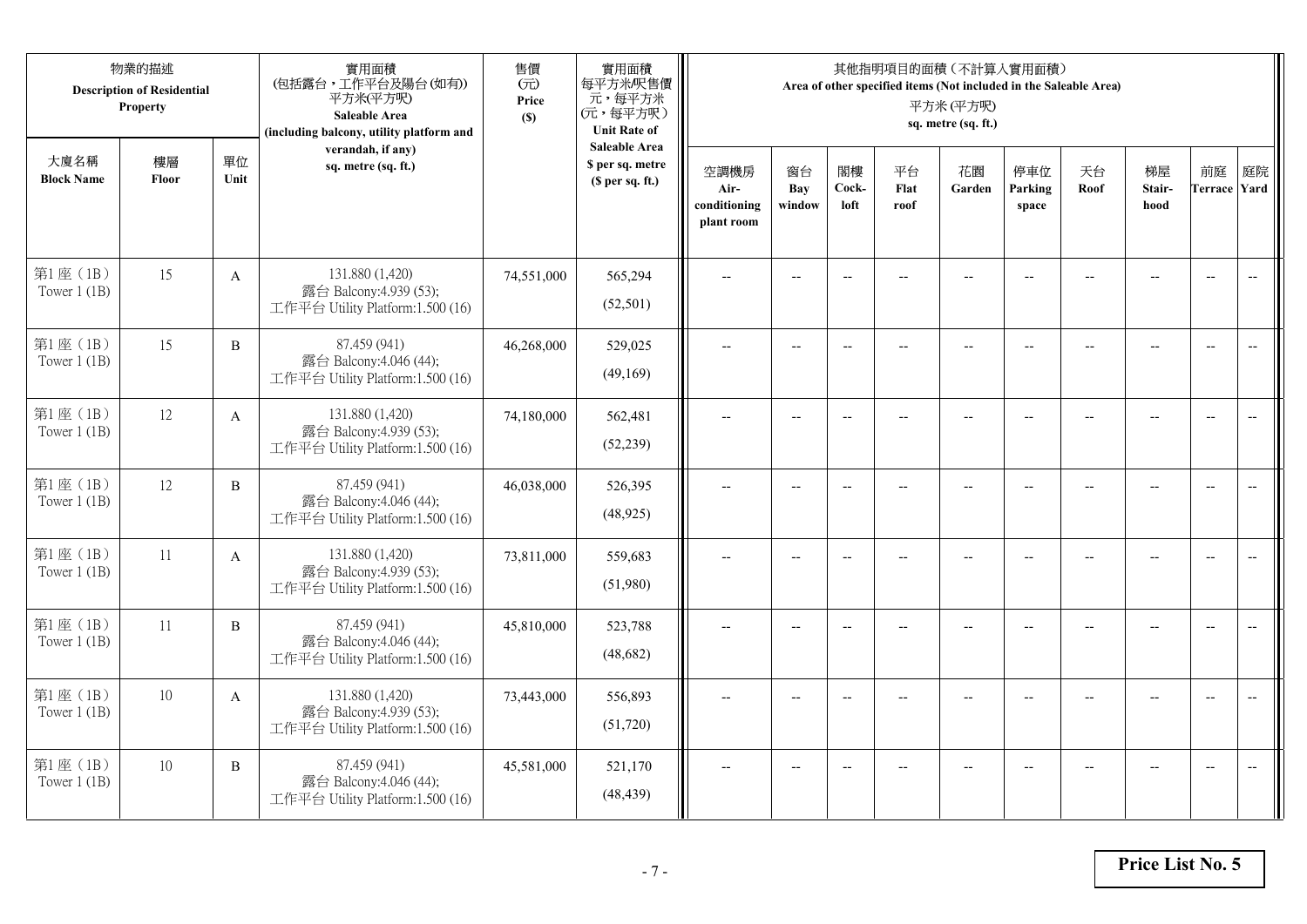|                            | 物業的描述<br><b>Description of Residential</b><br>Property |              | 實用面積<br>(包括露台,工作平台及陽台(如有))<br>平方米(平方呎)<br>Saleable Area<br>(including balcony, utility platform and | 售價<br>(元)<br>Price<br>(S) | 實用面積<br>每平方米/呎售價<br>元,每平方米<br>(元,每平方呎)<br><b>Unit Rate of</b>          |                                            |                          |                          |                          | 其他指明項目的面積 (不計算入實用面積)<br>Area of other specified items (Not included in the Saleable Area)<br>平方米(平方呎)<br>sq. metre (sq. ft.) |                          |                |                          |                           |                          |
|----------------------------|--------------------------------------------------------|--------------|-----------------------------------------------------------------------------------------------------|---------------------------|------------------------------------------------------------------------|--------------------------------------------|--------------------------|--------------------------|--------------------------|------------------------------------------------------------------------------------------------------------------------------|--------------------------|----------------|--------------------------|---------------------------|--------------------------|
| 大廈名稱<br><b>Block Name</b>  | 樓層<br>Floor                                            | 單位<br>Unit   | verandah, if any)<br>sq. metre (sq. ft.)                                                            |                           | <b>Saleable Area</b><br>\$ per sq. metre<br>(S <sub>per</sub> sq. ft.) | 空調機房<br>Air-<br>conditioning<br>plant room | 窗台<br>Bay<br>window      | 閣樓<br>Cock-<br>loft      | 平台<br>Flat<br>roof       | 花園<br>Garden                                                                                                                 | 停車位<br>Parking<br>space  | 天台<br>Roof     | 梯屋<br>Stair-<br>hood     | 前庭<br><b>Terrace Yard</b> | 庭院                       |
| 第1座(1B)<br>Tower $1$ (1B)  | $8\,$                                                  | $\mathbf{A}$ | 131.880 (1,420)<br>露台 Balcony:4.939 (53);<br>工作平台 Utility Platform:1.500 (16)                       | 72,421,000                | 549,143<br>(51,001)                                                    |                                            |                          | $\overline{\phantom{a}}$ |                          |                                                                                                                              |                          |                |                          | $\overline{a}$            | $\overline{\phantom{a}}$ |
| 第1座(1B)<br>Tower $1$ (1B)  | $8\,$                                                  | B            | 87.459 (941)<br>露台 Balcony:4.046 (44);<br>工作平台 Utility Platform:1.500 (16)                          | 44,427,000                | 507,975<br>(47,213)                                                    | $\overline{\phantom{a}}$                   | $\overline{\phantom{a}}$ | $\overline{\phantom{a}}$ |                          | $\overline{\phantom{a}}$                                                                                                     | $-$                      |                | $\overline{a}$           | $-$                       |                          |
| 第1座(1B)<br>Tower $1$ (1B)  | $7\overline{ }$                                        | A            | 131.880 (1,420)<br>露台 Balcony:4.939 (53);<br>工作平台 Utility Platform:1.500 (16)                       | 70,997,000                | 538,345<br>(49,998)                                                    |                                            | $\overline{\phantom{a}}$ | $\overline{\phantom{a}}$ | $-$                      | $-$                                                                                                                          |                          |                | $\overline{\phantom{a}}$ | $\overline{\phantom{a}}$  |                          |
| 第1座(1B)<br>Tower $1$ (1B)  | $7\overline{ }$                                        | B            | 87.459 (941)<br>露台 Balcony:4.046 (44);<br>工作平台 Utility Platform:1.500 (16)                          | 43,987,000                | 502,944<br>(46, 745)                                                   | $-$                                        | $\overline{\phantom{m}}$ | $\overline{\phantom{a}}$ | $\overline{\phantom{a}}$ | $-$                                                                                                                          | $\overline{\phantom{a}}$ | $\overline{a}$ | --                       | $-$                       | $\overline{\phantom{m}}$ |
| 第1座 (1B)<br>Tower $1$ (1B) | 6                                                      | $\mathbf{A}$ | 131.880 (1,420)<br>露台 Balcony:4.939 (53);<br>工作平台 Utility Platform:1.500 (16)                       | 70,644,000                | 535,669<br>(49, 749)                                                   | $\sim$                                     | $\overline{a}$           | $\overline{a}$           | $\overline{a}$           | $\overline{\phantom{a}}$                                                                                                     | $\overline{a}$           |                | $\overline{a}$           | $\overline{\phantom{a}}$  | $\overline{\phantom{a}}$ |
| 第1座 (1B)<br>Tower $1$ (1B) | 6                                                      | $\, {\bf B}$ | 87.459 (941)<br>露台 Balcony:4.046 (44);<br>工作平台 Utility Platform:1.500 (16)                          | 43,768,000                | 500,440<br>(46,512)                                                    | $\overline{\phantom{a}}$                   | $\overline{a}$           | $\overline{\phantom{a}}$ |                          | $-$                                                                                                                          | $-$                      | $-$            | $\overline{a}$           | $\overline{\phantom{a}}$  | $\sim$                   |
| 第2座(2A)<br>Tower 2 (2A)    | 37                                                     | $\mathbf F$  | 56.080 (604)<br>露台 Balcony:2.029 (22);<br>工作平台 Utility Platform:1.500 (16)                          | 26,593,000                | 474,198<br>(44,028)                                                    |                                            |                          | $\overline{\phantom{a}}$ |                          |                                                                                                                              |                          |                |                          | $\overline{\phantom{a}}$  | $\overline{\phantom{a}}$ |
| 第2座(2A)<br>Tower 2 (2A)    | 36                                                     | $\mathbf{F}$ | 56.080 (604)<br>露台 Balcony:2.029 (22);<br>工作平台 Utility Platform:1.500 (16)                          | 26,512,000                | 472,753<br>(43,894)                                                    | $\overline{\phantom{a}}$                   | $-$                      | $\overline{\phantom{a}}$ |                          | $\overline{a}$                                                                                                               | $-$                      |                | $-$                      | $-$                       | $\overline{\phantom{a}}$ |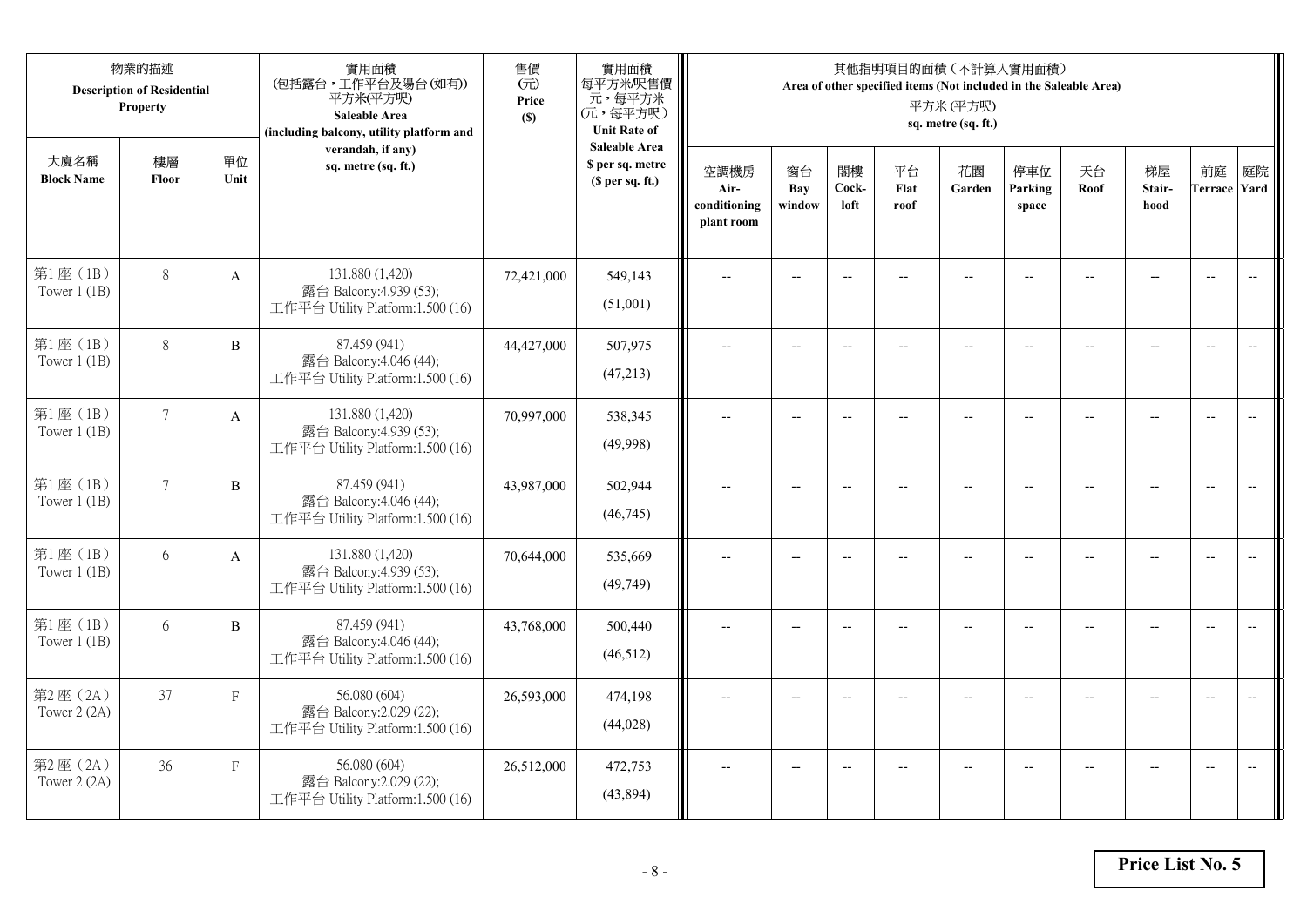|                           | 物業的描述<br><b>Description of Residential</b><br>Property |              | 實用面積<br>(包括露台,工作平台及陽台(如有))<br>平方米(平方呎)<br>Saleable Area<br>(including balcony, utility platform and | 售價<br>(元)<br>Price<br>(S) | 實用面積<br>每平方米/呎售價<br>元,每平方米<br>(元,每平方呎)<br><b>Unit Rate of</b>          |                                            |                          |                          |                          | 其他指明項目的面積 (不計算入實用面積)<br>Area of other specified items (Not included in the Saleable Area)<br>平方米(平方呎)<br>sq. metre (sq. ft.) |                          |                |                          |                           |                          |
|---------------------------|--------------------------------------------------------|--------------|-----------------------------------------------------------------------------------------------------|---------------------------|------------------------------------------------------------------------|--------------------------------------------|--------------------------|--------------------------|--------------------------|------------------------------------------------------------------------------------------------------------------------------|--------------------------|----------------|--------------------------|---------------------------|--------------------------|
| 大廈名稱<br><b>Block Name</b> | 樓層<br>Floor                                            | 單位<br>Unit   | verandah, if any)<br>sq. metre (sq. ft.)                                                            |                           | <b>Saleable Area</b><br>\$ per sq. metre<br>(S <sub>per</sub> sq. ft.) | 空調機房<br>Air-<br>conditioning<br>plant room | 窗台<br>Bay<br>window      | 閣樓<br>Cock-<br>loft      | 平台<br>Flat<br>roof       | 花園<br>Garden                                                                                                                 | 停車位<br>Parking<br>space  | 天台<br>Roof     | 梯屋<br>Stair-<br>hood     | 前庭<br><b>Terrace Yard</b> | 庭院                       |
| 第2座(2A)<br>Tower 2 (2A)   | 35                                                     | $\mathbf F$  | 56.080 (604)<br>露台 Balcony:2.029 (22);<br>工作平台 Utility Platform:1.500 (16)                          | 26,434,000                | 471,362<br>(43,765)                                                    |                                            |                          | $\overline{\phantom{a}}$ |                          |                                                                                                                              |                          |                |                          | $\overline{a}$            | $\overline{\phantom{a}}$ |
| 第2座(2A)<br>Tower 2 (2A)   | 33                                                     | $\mathbf{F}$ | 56.080 (604)<br>露台 Balcony:2.029 (22);<br>工作平台 Utility Platform:1.500 (16)                          | 26,354,000                | 469,936<br>(43, 632)                                                   | $\overline{\phantom{a}}$                   | $\overline{\phantom{a}}$ | $\overline{\phantom{a}}$ |                          | $\overline{\phantom{a}}$                                                                                                     | $-$                      |                | $\overline{a}$           | $-$                       |                          |
| 第2座(2A)<br>Tower 2 (2A)   | 32                                                     | $\mathbf F$  | 56.080 (604)<br>露台 Balcony:2.029 (22);<br>工作平台 Utility Platform:1.500 (16)                          | 26,276,000                | 468,545<br>(43,503)                                                    |                                            | $\overline{\phantom{a}}$ | $-$                      | $-$                      | $-$                                                                                                                          |                          |                | $\overline{\phantom{a}}$ | $\overline{\phantom{a}}$  |                          |
| 第2座(2A)<br>Tower 2 (2A)   | 31                                                     | $\mathbf F$  | 56.080 (604)<br>露台 Balcony:2.029 (22);<br>工作平台 Utility Platform:1.500 (16)                          | 26,197,000                | 467,136<br>(43,373)                                                    | $-$                                        | $\overline{\phantom{m}}$ | $\overline{\phantom{a}}$ | $\overline{\phantom{a}}$ | $-$                                                                                                                          | $\overline{\phantom{a}}$ | $\overline{a}$ | --                       | $-$                       | $\overline{\phantom{m}}$ |
| 第2座(2A)<br>Tower 2 (2A)   | 30                                                     | F            | 56.080 (604)<br>露台 Balcony: 2.029 (22);<br>工作平台 Utility Platform:1.500 (16)                         | 26,119,000                | 465,745<br>(43,243)                                                    | $\sim$                                     | $\overline{a}$           | $\overline{a}$           | $\overline{a}$           | $\overline{\phantom{a}}$                                                                                                     | $\overline{a}$           |                | $\overline{a}$           | $\overline{\phantom{a}}$  | $\overline{\phantom{a}}$ |
| 第2座(2A)<br>Tower 2 (2A)   | 29                                                     | $\mathbf{F}$ | 56.080 (604)<br>露台 Balcony:2.029 (22);<br>工作平台 Utility Platform:1.500 (16)                          | 26,040,000                | 464,337<br>(43, 113)                                                   | $\overline{\phantom{a}}$                   | $\overline{a}$           | $\overline{\phantom{a}}$ |                          | $-$                                                                                                                          | $-$                      | $-$            | $-$                      | $\overline{\phantom{a}}$  | $\sim$                   |
| 第2座(2A)<br>Tower 2 (2A)   | 28                                                     | $\mathbf F$  | 56.080 (604)<br>露台 Balcony:2.029 (22);<br>工作平台 Utility Platform:1.500 (16)                          | 25,655,000                | 457,471<br>(42, 475)                                                   |                                            |                          | $\overline{\phantom{a}}$ |                          |                                                                                                                              |                          |                |                          | $\overline{\phantom{a}}$  | $\overline{\phantom{a}}$ |
| 第2座(2A)<br>Tower 2 (2A)   | 27                                                     | $\mathbf{F}$ | 56.080 (604)<br>露台 Balcony:2.029 (22);<br>工作平台 Utility Platform:1.500 (16)                          | 25,502,000                | 454,743<br>(42, 222)                                                   | $\overline{\phantom{a}}$                   | $-$                      | $\overline{\phantom{a}}$ |                          | $\overline{a}$                                                                                                               | $-$                      |                | $-$                      | $-$                       | $\overline{\phantom{a}}$ |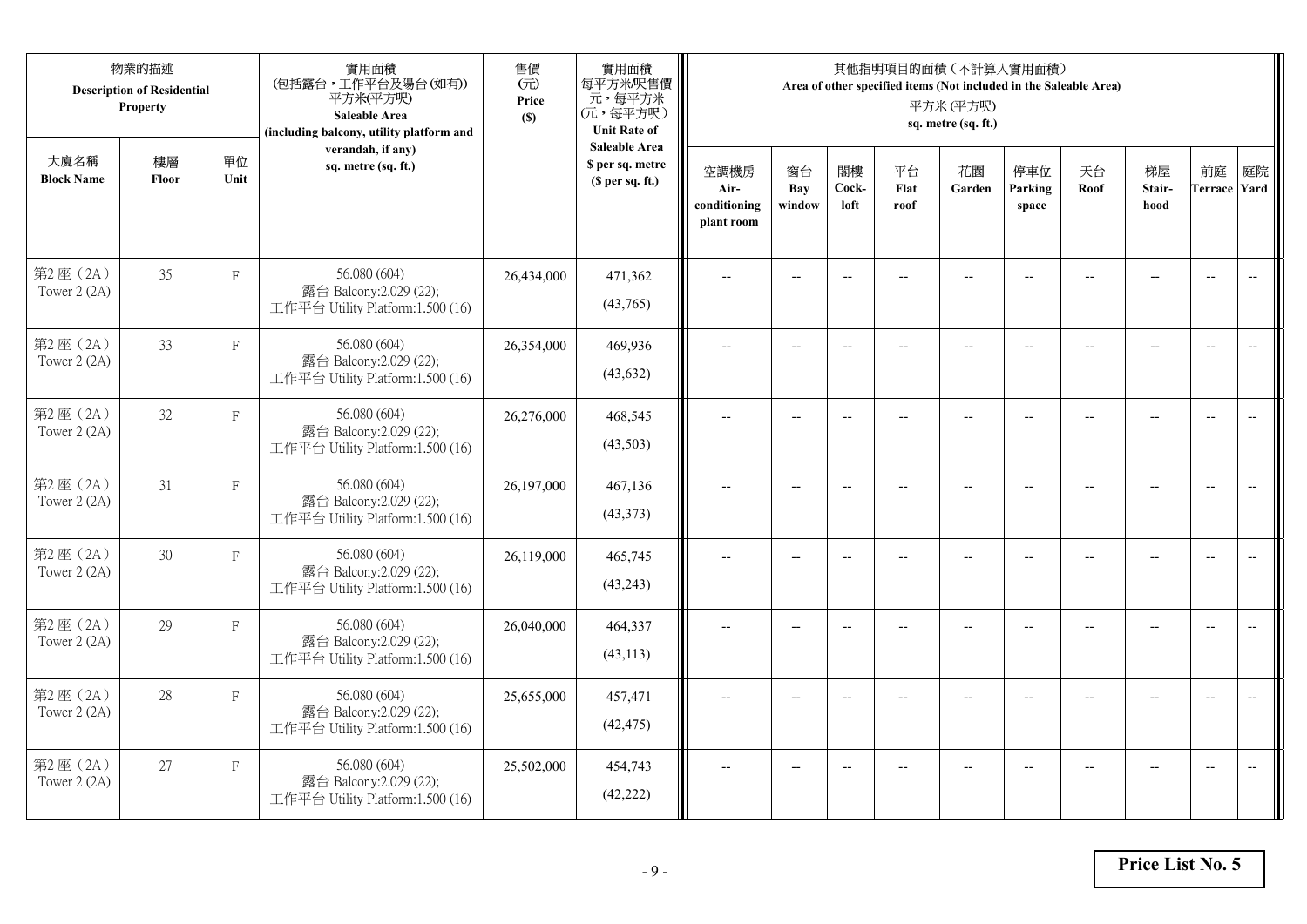|                           | 物業的描述<br><b>Description of Residential</b><br>Property |              | 實用面積<br>(包括露台,工作平台及陽台(如有))<br>平方米(平方呎)<br>Saleable Area<br>(including balcony, utility platform and | 售價<br>(元)<br>Price<br>(S) | 實用面積<br>每平方米/呎售價<br>元,每平方米<br>(元,每平方呎)<br><b>Unit Rate of</b>          |                                            |                          |                          |                          | 其他指明項目的面積 (不計算入實用面積)<br>Area of other specified items (Not included in the Saleable Area)<br>平方米(平方呎)<br>sq. metre (sq. ft.) |                          |                |                          |                           |                          |
|---------------------------|--------------------------------------------------------|--------------|-----------------------------------------------------------------------------------------------------|---------------------------|------------------------------------------------------------------------|--------------------------------------------|--------------------------|--------------------------|--------------------------|------------------------------------------------------------------------------------------------------------------------------|--------------------------|----------------|--------------------------|---------------------------|--------------------------|
| 大廈名稱<br><b>Block Name</b> | 樓層<br>Floor                                            | 單位<br>Unit   | verandah, if any)<br>sq. metre (sq. ft.)                                                            |                           | <b>Saleable Area</b><br>\$ per sq. metre<br>(S <sub>per</sub> sq. ft.) | 空調機房<br>Air-<br>conditioning<br>plant room | 窗台<br>Bay<br>window      | 閣樓<br>Cock-<br>loft      | 平台<br>Flat<br>roof       | 花園<br>Garden                                                                                                                 | 停車位<br>Parking<br>space  | 天台<br>Roof     | 梯屋<br>Stair-<br>hood     | 前庭<br><b>Terrace Yard</b> | 庭院                       |
| 第2座(2A)<br>Tower 2 (2A)   | 26                                                     | $\mathbf F$  | 56.080 (604)<br>露台 Balcony:2.029 (22);<br>工作平台 Utility Platform:1.500 (16)                          | 25,425,000                | 453,370<br>(42,094)                                                    |                                            |                          | $\overline{\phantom{a}}$ |                          |                                                                                                                              |                          |                |                          | $\overline{a}$            | $\overline{\phantom{a}}$ |
| 第2座(2A)<br>Tower 2 (2A)   | 25                                                     | $\mathbf{F}$ | 56.080 (604)<br>露台 Balcony:2.029 (22);<br>工作平台 Utility Platform:1.500 (16)                          | 25,350,000                | 452,033<br>(41,970)                                                    | $\overline{\phantom{a}}$                   | $\overline{\phantom{a}}$ | $\overline{\phantom{a}}$ |                          | $\overline{\phantom{a}}$                                                                                                     | $-$                      |                | $\overline{a}$           | $-$                       | $\overline{\phantom{m}}$ |
| 第2座(2A)<br>Tower 2 (2A)   | 23                                                     | A            | 88.694 (955)<br>露台 Balcony:3.493 (38);<br>工作平台 Utility Platform:1.500 (16)                          | 43,386,000                | 489,165<br>(45, 430)                                                   |                                            | $\overline{\phantom{a}}$ | $-$                      | $-$                      | $-$                                                                                                                          |                          |                | $\overline{\phantom{a}}$ | $\overline{\phantom{a}}$  |                          |
| 第2座(2A)<br>Tower 2 (2A)   | 23                                                     | $\mathbf C$  | 79.008 (850)<br>露台 Balcony:3.299 (36);<br>工作平台 Utility Platform:1.500 (16)                          | 38,598,000                | 488,533<br>(45, 409)                                                   | $-$                                        | $\overline{\phantom{m}}$ | $\overline{\phantom{a}}$ | $\overline{\phantom{a}}$ | $-$                                                                                                                          | $\overline{\phantom{a}}$ | $\overline{a}$ | --                       | $-$                       | $\overline{\phantom{m}}$ |
| 第2座(2A)<br>Tower 2 (2A)   | 23                                                     | $\, {\rm F}$ | 56.080 (604)<br>露台 Balcony: 2.029 (22);<br>工作平台 Utility Platform:1.500 (16)                         | 25,274,000                | 450,678<br>(41, 844)                                                   | $\sim$                                     | $\overline{a}$           | $\overline{a}$           | $\overline{a}$           | $\overline{\phantom{a}}$                                                                                                     | $\overline{a}$           |                | $\overline{a}$           | $\overline{\phantom{a}}$  | $\overline{\phantom{a}}$ |
| 第2座(2A)<br>Tower 2 (2A)   | 22                                                     | A            | 88.694 (955)<br>露台 Balcony:3.493 (38);<br>工作平台 Utility Platform:1.500 (16)                          | 43,085,000                | 485,771<br>(45, 115)                                                   | $\overline{\phantom{a}}$                   | $\overline{a}$           | $\overline{\phantom{a}}$ |                          | $-$                                                                                                                          | $-$                      | $-$            | $\overline{a}$           | $\overline{\phantom{a}}$  | $\sim$                   |
| 第2座(2A)<br>Tower 2 (2A)   | 22                                                     | $\mathbf C$  | 79.008 (850)<br>露台 Balcony:3.299 (36);<br>工作平台 Utility Platform:1.500 (16)                          | 38,330,000                | 485,141<br>(45,094)                                                    |                                            |                          | $\overline{\phantom{a}}$ |                          |                                                                                                                              |                          |                |                          | $\overline{\phantom{a}}$  | $\overline{\phantom{a}}$ |
| 第2座(2A)<br>Tower 2 (2A)   | 22                                                     | $\mathbf{F}$ | 56.080 (604)<br>露台 Balcony:2.029 (22);<br>工作平台 Utility Platform:1.500 (16)                          | 25,197,000                | 449,305<br>(41, 717)                                                   | $\overline{\phantom{a}}$                   | $-$                      | $\overline{\phantom{a}}$ |                          | $\overline{a}$                                                                                                               | $-$                      |                | $-$                      | $-$                       | $\overline{\phantom{a}}$ |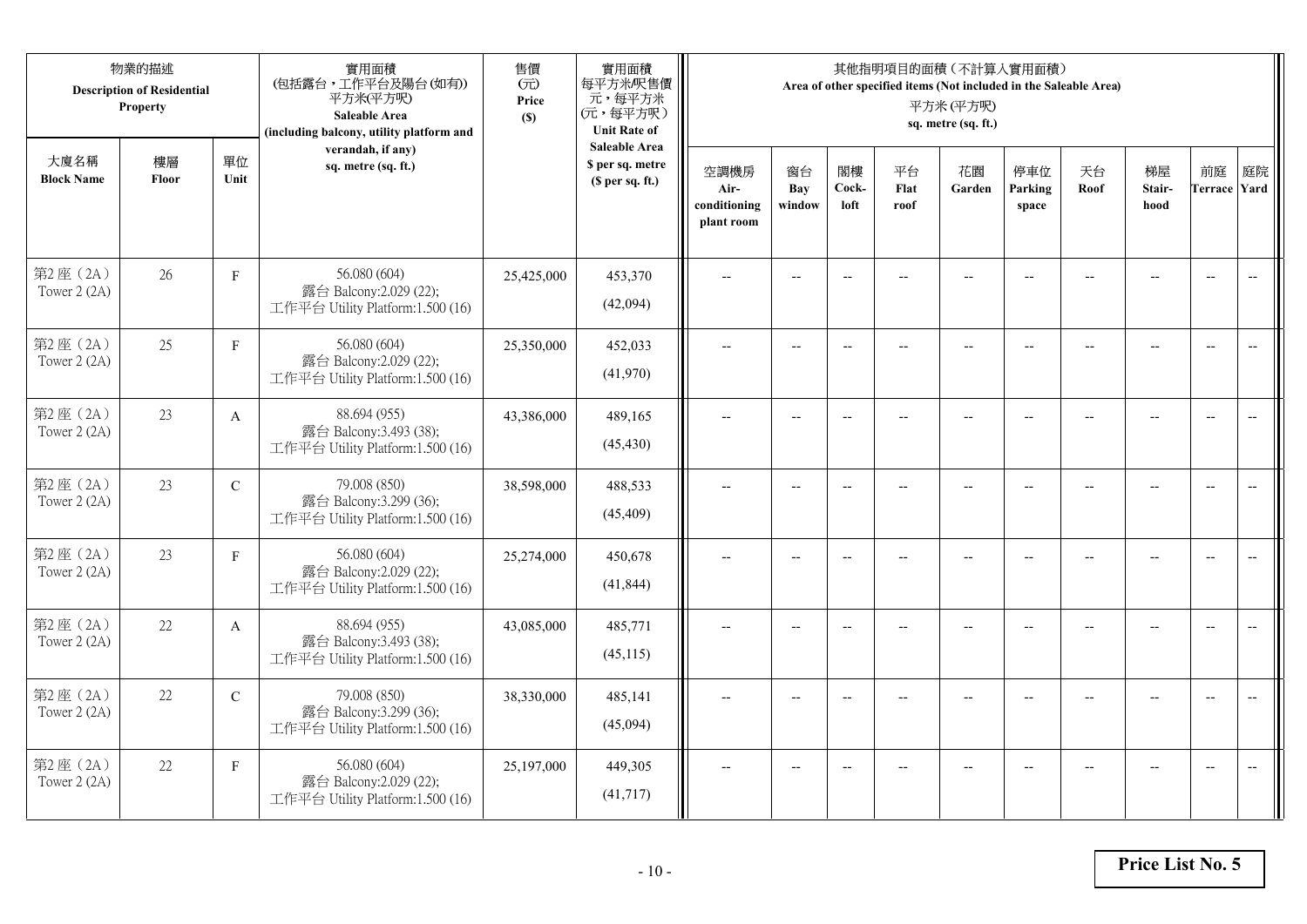|                           | 物業的描述<br><b>Description of Residential</b><br>Property |              | 實用面積<br>(包括露台,工作平台及陽台(如有))<br>平方米(平方呎)<br>Saleable Area<br>(including balcony, utility platform and | 售價<br>(元)<br>Price<br>(S) | 實用面積<br>每平方米/呎售價<br>元,每平方米<br>(元,每平方呎)<br><b>Unit Rate of</b> |                                            |                          |                          |                    | 其他指明項目的面積 (不計算入實用面積)<br>Area of other specified items (Not included in the Saleable Area)<br>平方米(平方呎)<br>sq. metre (sq. ft.) |                          |            |                          |                           |                                                     |
|---------------------------|--------------------------------------------------------|--------------|-----------------------------------------------------------------------------------------------------|---------------------------|---------------------------------------------------------------|--------------------------------------------|--------------------------|--------------------------|--------------------|------------------------------------------------------------------------------------------------------------------------------|--------------------------|------------|--------------------------|---------------------------|-----------------------------------------------------|
| 大廈名稱<br><b>Block Name</b> | 樓層<br>Floor                                            | 單位<br>Unit   | verandah, if any)<br>sq. metre (sq. ft.)                                                            |                           | <b>Saleable Area</b><br>\$ per sq. metre<br>(\$ per sq. ft.)  | 空調機房<br>Air-<br>conditioning<br>plant room | 窗台<br>Bay<br>window      | 閣樓<br>Cock-<br>loft      | 平台<br>Flat<br>roof | 花園<br>Garden                                                                                                                 | 停車位<br>Parking<br>space  | 天台<br>Roof | 梯屋<br>Stair-<br>hood     | 前庭<br><b>Terrace Yard</b> | 庭院                                                  |
| 第2座(2A)<br>Tower $2(2A)$  | 21                                                     | $\mathbf{A}$ | 88.694 (955)<br>露台 Balcony:3.493 (38);<br>工作平台 Utility Platform:1.500 (16)                          | 42,785,000                | 482,389<br>(44, 801)                                          |                                            |                          | $-$                      |                    |                                                                                                                              |                          |            |                          | $\overline{\phantom{a}}$  | $\overline{\phantom{a}}$                            |
| 第2座(2A)<br>Tower 2 (2A)   | 21                                                     | $\mathbf C$  | 79.008 (850)<br>露台 Balcony:3.299 (36);<br>工作平台 Utility Platform:1.500 (16)                          | 38,064,000                | 481,774<br>(44, 781)                                          | $\overline{a}$                             | $\overline{\phantom{a}}$ | $\overline{\phantom{a}}$ | $-$                | $\overline{\phantom{a}}$                                                                                                     | $-$                      | $-$        | $\overline{a}$           | $\overline{a}$            | $-$                                                 |
| 第2座(2A)<br>Tower 2 (2A)   | 21                                                     | F            | 56.080 (604)<br>露台 Balcony: 2.029 (22);<br>工作平台 Utility Platform:1.500 (16)                         | 25,122,000                | 447,967<br>(41,593)                                           |                                            | $\overline{a}$           | $-$                      |                    | $\overline{a}$                                                                                                               |                          |            |                          | $\overline{a}$            |                                                     |
| 第2座(2A)<br>Tower $2(2A)$  | 20                                                     | $\mathbf{A}$ | 88.694 (955)<br>露台 Balcony:3.493 (38);<br>工作平台 Utility Platform:1.500 (16)                          | 42,488,000                | 479,040<br>(44, 490)                                          | $\overline{\phantom{a}}$                   | $-$                      | $-$                      | $\overline{a}$     | $\overline{\phantom{a}}$                                                                                                     | $\overline{\phantom{a}}$ |            | $\overline{\phantom{a}}$ | $\overline{\phantom{a}}$  | $\overline{\phantom{a}}$                            |
| 第2座 (2A)<br>Tower 2 (2A)  | 20                                                     | $\mathbf C$  | 79.008 (850)<br>露台 Balcony:3.299 (36);<br>工作平台 Utility Platform:1.500 (16)                          | 37,799,000                | 478,420<br>(44, 469)                                          | $\overline{a}$                             | $- -$                    | $\overline{\phantom{a}}$ | $\qquad \qquad -$  | $-$                                                                                                                          | $-$                      | --         | $-$                      | $\overline{\phantom{m}}$  | $\hspace{0.05cm} -\hspace{0.05cm} -\hspace{0.05cm}$ |
| 第2座(2A)<br>Tower 2 (2A)   | 20                                                     | $\mathbf F$  | 56.080 (604)<br>露台 Balcony:2.029 (22);<br>工作平台 Utility Platform:1.500 (16)                          | 25,048,000                | 446,648<br>(41, 470)                                          |                                            | $-$                      | $-$                      |                    |                                                                                                                              |                          |            | $-$                      | $\overline{a}$            | $-$                                                 |
| 第2座(2A)<br>Tower 2 (2A)   | 19                                                     | $\mathbf F$  | 56.080 (604)<br>露台 Balcony:2.029 (22);<br>工作平台 Utility Platform:1.500 (16)                          | 24,972,000                | 445,292<br>(41, 344)                                          | $\sim$                                     | $-$                      | $-$                      |                    | $\sim$                                                                                                                       |                          |            | $\overline{a}$           | $-$                       | $\overline{a}$                                      |
| 第2座(2A)<br>Tower 2 (2A)   | 18                                                     | $\mathbf{F}$ | 56.080 (604)<br>露台 Balcony:2.029 (22);<br>工作平台 Utility Platform:1.500 (16)                          | 24,972,000                | 445,292<br>(41, 344)                                          |                                            | $-$                      |                          |                    | --                                                                                                                           |                          |            |                          | $\overline{\phantom{a}}$  | $-$                                                 |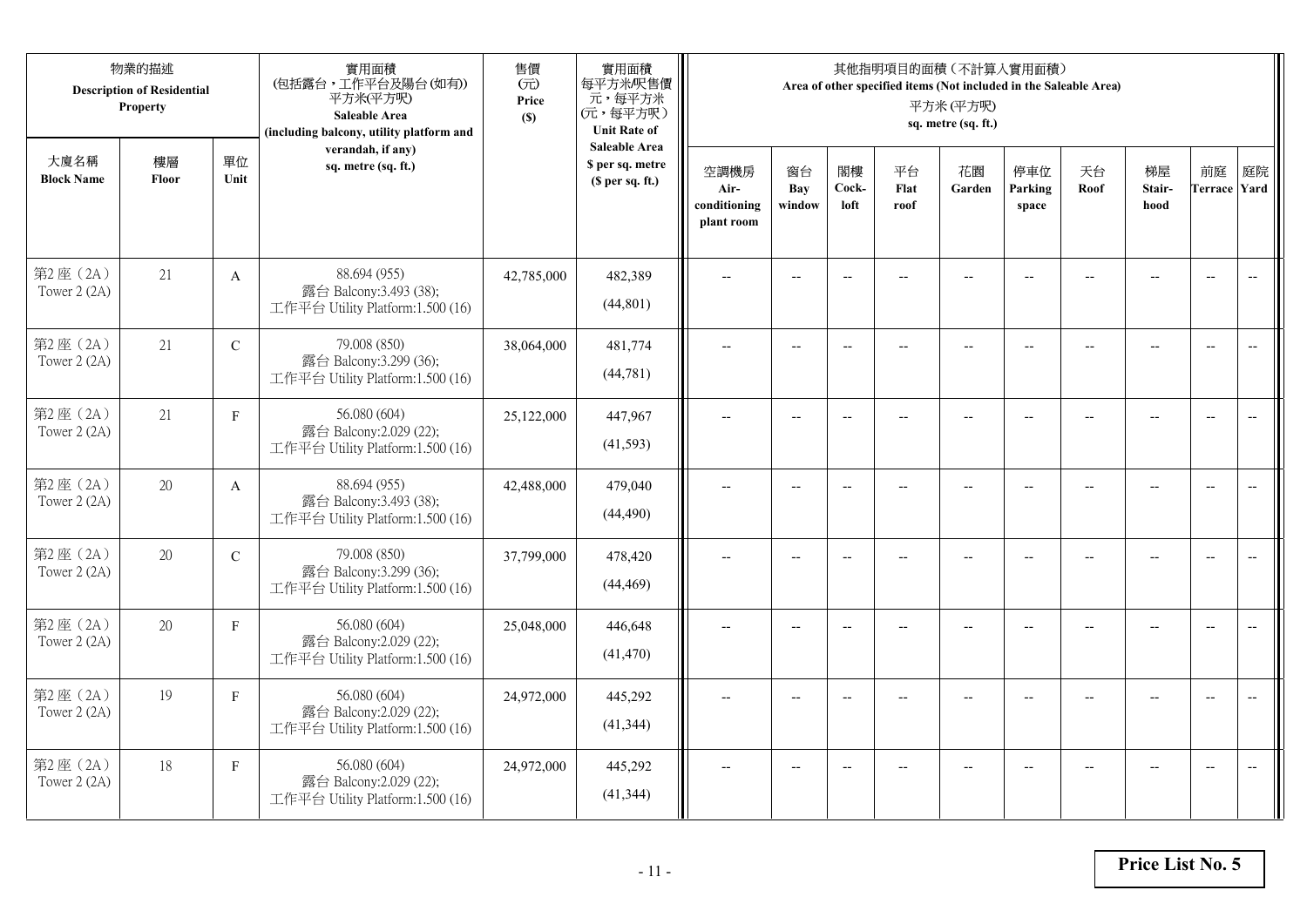|                           | 物業的描述<br><b>Description of Residential</b><br>Property |              | 實用面積<br>(包括露台,工作平台及陽台(如有))<br>平方米(平方呎)<br>Saleable Area<br>(including balcony, utility platform and | 售價<br>(元)<br>Price<br>(S) | 實用面積<br>每平方米/呎售價<br>元,每平方米<br>(元,每平方呎)<br><b>Unit Rate of</b>          |                                            |                          |                          |                          | 其他指明項目的面積 (不計算入實用面積)<br>Area of other specified items (Not included in the Saleable Area)<br>平方米(平方呎)<br>sq. metre (sq. ft.) |                          |                |                          |                           |                          |
|---------------------------|--------------------------------------------------------|--------------|-----------------------------------------------------------------------------------------------------|---------------------------|------------------------------------------------------------------------|--------------------------------------------|--------------------------|--------------------------|--------------------------|------------------------------------------------------------------------------------------------------------------------------|--------------------------|----------------|--------------------------|---------------------------|--------------------------|
| 大廈名稱<br><b>Block Name</b> | 樓層<br>Floor                                            | 單位<br>Unit   | verandah, if any)<br>sq. metre (sq. ft.)                                                            |                           | <b>Saleable Area</b><br>\$ per sq. metre<br>(S <sub>per</sub> sq. ft.) | 空調機房<br>Air-<br>conditioning<br>plant room | 窗台<br>Bay<br>window      | 閣樓<br>Cock-<br>loft      | 平台<br>Flat<br>roof       | 花園<br>Garden                                                                                                                 | 停車位<br>Parking<br>space  | 天台<br>Roof     | 梯屋<br>Stair-<br>hood     | 前庭<br><b>Terrace Yard</b> | 庭院                       |
| 第2座(2A)<br>Tower 2 (2A)   | 17                                                     | $\mathbf F$  | 56.080 (604)<br>露台 Balcony:2.029 (22);<br>工作平台 Utility Platform:1.500 (16)                          | 24,824,000                | 442,653<br>(41,099)                                                    |                                            |                          | $\overline{\phantom{a}}$ |                          |                                                                                                                              |                          |                |                          | $\overline{a}$            | $\overline{\phantom{a}}$ |
| 第2座(2A)<br>Tower 2 (2A)   | 16                                                     | $\mathbf{F}$ | 56.080 (604)<br>露台 Balcony:2.029 (22);<br>工作平台 Utility Platform:1.500 (16)                          | 24,749,000                | 441,316<br>(40, 975)                                                   | $\overline{\phantom{a}}$                   | $\overline{\phantom{a}}$ | $\overline{\phantom{a}}$ |                          | $\overline{\phantom{a}}$                                                                                                     | $-$                      |                | $\overline{a}$           | $-$                       |                          |
| 第2座(2A)<br>Tower 2 (2A)   | 15                                                     | $\mathbf F$  | 56.080 (604)<br>露台 Balcony:2.029 (22);<br>工作平台 Utility Platform:1.500 (16)                          | 24,675,000                | 439,996<br>(40, 853)                                                   |                                            | $\overline{\phantom{a}}$ | $-$                      | $-$                      | $-$                                                                                                                          |                          |                | $\overline{\phantom{a}}$ | $\overline{\phantom{a}}$  |                          |
| 第2座(2A)<br>Tower 2 (2A)   | 12                                                     | $\mathbf F$  | 56.080 (604)<br>露台 Balcony: 2.029 (22);<br>工作平台 Utility Platform:1.500 (16)                         | 24,602,000                | 438,695<br>(40, 732)                                                   | $-$                                        | $\overline{\phantom{m}}$ | $\overline{\phantom{a}}$ | $\overline{\phantom{a}}$ | $-$                                                                                                                          | $\overline{\phantom{a}}$ | $\overline{a}$ | --                       | $-$                       | $\overline{\phantom{m}}$ |
| 第2座 (2A)<br>Tower 2 (2A)  | 11                                                     | F            | 56.080 (604)<br>露台 Balcony: 2.029 (22);<br>工作平台 Utility Platform:1.500 (16)                         | 24,528,000                | 437,375<br>(40,609)                                                    | $\sim$                                     | $\overline{a}$           | $\overline{a}$           | $\overline{a}$           | $-$                                                                                                                          | $\overline{a}$           |                | $\overline{a}$           | $\overline{\phantom{a}}$  | $\overline{\phantom{a}}$ |
| 第2座(2A)<br>Tower 2 (2A)   | 10                                                     | $\mathbf F$  | 56.080 (604)<br>露台 Balcony:2.029 (22);<br>工作平台 Utility Platform:1.500 (16)                          | 24,455,000                | 436,073<br>(40, 488)                                                   | $\overline{\phantom{a}}$                   | $\overline{a}$           | $\overline{\phantom{a}}$ |                          | $-$                                                                                                                          | $-$                      | $-$            | $-$                      | $\overline{\phantom{a}}$  | $\overline{a}$           |
| 第2座(2A)<br>Tower 2 (2A)   | $8\,$                                                  | $\mathbf F$  | 56.080 (604)<br>露台 Balcony:2.029 (22);<br>工作平台 Utility Platform:1.500 (16)                          | 24,382,000                | 434,772<br>(40,368)                                                    |                                            |                          | $\overline{\phantom{a}}$ |                          |                                                                                                                              |                          |                |                          | $\overline{\phantom{a}}$  | $\overline{a}$           |
| 第2座(2A)<br>Tower 2 (2A)   | $7\overline{ }$                                        | $\mathbf{F}$ | 56.080 (604)<br>露台 Balcony:2.029 (22);<br>工作平台 Utility Platform:1.500 (16)                          | 24,237,000                | 432,186<br>(40, 127)                                                   | $\overline{\phantom{a}}$                   | $-$                      | $\overline{\phantom{a}}$ |                          | $\overline{a}$                                                                                                               | $-$                      |                | $-$                      | $-$                       | $\overline{\phantom{a}}$ |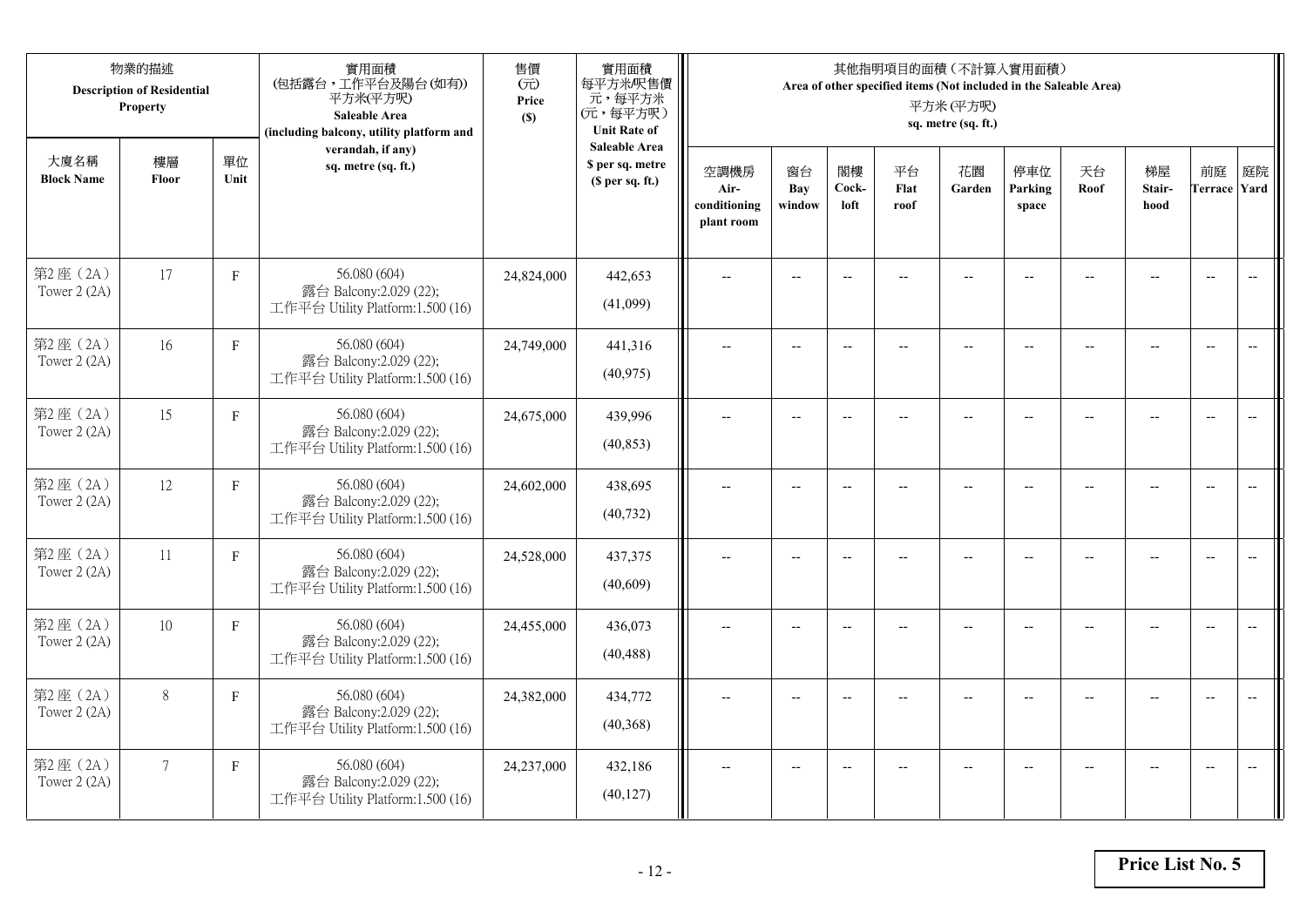|                           | 物業的描述<br><b>Description of Residential</b><br>Property |             | 實用面積<br>(包括露台,工作平台及陽台(如有))<br>平方米(平方呎)<br>Saleable Area<br>(including balcony, utility platform and | 售價<br>(元)<br>Price<br>(S) | 實用面積<br>每平方米/呎售價<br>元,每平方米<br>(元,每平方呎)<br><b>Unit Rate of</b>          |                                            |                          |                          |                          | 其他指明項目的面積 (不計算入實用面積)<br>Area of other specified items (Not included in the Saleable Area)<br>平方米(平方呎)<br>sq. metre (sq. ft.) |                          |                |                                                     |                           |                          |
|---------------------------|--------------------------------------------------------|-------------|-----------------------------------------------------------------------------------------------------|---------------------------|------------------------------------------------------------------------|--------------------------------------------|--------------------------|--------------------------|--------------------------|------------------------------------------------------------------------------------------------------------------------------|--------------------------|----------------|-----------------------------------------------------|---------------------------|--------------------------|
| 大廈名稱<br><b>Block Name</b> | 樓層<br>Floor                                            | 單位<br>Unit  | verandah, if any)<br>sq. metre (sq. ft.)                                                            |                           | <b>Saleable Area</b><br>\$ per sq. metre<br>(S <sub>per</sub> sq. ft.) | 空調機房<br>Air-<br>conditioning<br>plant room | 窗台<br>Bay<br>window      | 閣樓<br>Cock-<br>loft      | 平台<br>Flat<br>roof       | 花園<br>Garden                                                                                                                 | 停車位<br>Parking<br>space  | 天台<br>Roof     | 梯屋<br>Stair-<br>hood                                | 前庭<br><b>Terrace Yard</b> | 庭院                       |
| 第2座(2A)<br>Tower 2 (2A)   | 6                                                      | $\mathbf F$ | 56.080 (604)<br>露台 Balcony:2.029 (22);<br>工作平台 Utility Platform:1.500 (16)                          | 24,164,000                | 430,884<br>(40,007)                                                    |                                            |                          | $\overline{a}$           |                          |                                                                                                                              |                          |                |                                                     | $\overline{a}$            | $\overline{\phantom{a}}$ |
| 第2座(2A)<br>Tower 2 (2A)   | 5                                                      | E           | 29.733 (320)<br>露台 Balcony:-- (--);<br>工作平台 Utility Platform:-- (--)                                | 12,555,000                | 422,258<br>(39, 234)                                                   | $\overline{\phantom{a}}$                   | $\overline{\phantom{a}}$ | $\overline{a}$           | $\overline{a}$           | $\overline{a}$                                                                                                               | $-$                      |                | $\overline{a}$                                      | $-$                       |                          |
| 第2座(2B)<br>Tower 2 (2B)   | 37                                                     | $\mathbf G$ | 43.687 (470)<br>露台 Balcony:1.994 (21);<br>工作平台 Utility Platform:1.500 (16)                          | 21,336,000                | 488,383<br>(45,396)                                                    |                                            | $\overline{\phantom{a}}$ | $-$                      | $-$                      | $-$                                                                                                                          |                          |                | $\overline{\phantom{a}}$                            | $\overline{\phantom{a}}$  |                          |
| 第2座(2B)<br>Tower 2 (2B)   | 36                                                     | $\mathbf G$ | 43.687 (470)<br>露台 Balcony:1.994 (21);<br>工作平台 Utility Platform:1.500 (16)                          | 21,272,000                | 486,918<br>(45,260)                                                    | $-$                                        | $\overline{\phantom{m}}$ | $\overline{\phantom{a}}$ | $\overline{\phantom{a}}$ | $-$                                                                                                                          | $\overline{\phantom{a}}$ | $\overline{a}$ | $\hspace{0.05cm} -\hspace{0.05cm} -\hspace{0.05cm}$ | $-$                       | $\overline{\phantom{m}}$ |
| 第2座(2B)<br>Tower 2 (2B)   | 35                                                     | G           | 43.687 (470)<br>露台 Balcony:1.994 (21);<br>工作平台 Utility Platform:1.500 (16)                          | 21,208,000                | 485,453<br>(45, 123)                                                   | $\sim$                                     | $\overline{a}$           | $\overline{a}$           | $\overline{a}$           | $\overline{\phantom{a}}$                                                                                                     | $\overline{a}$           |                | $\overline{a}$                                      | $\overline{\phantom{a}}$  | $\overline{\phantom{a}}$ |
| 第2座(2B)<br>Tower 2 (2B)   | 33                                                     | $\mathbf G$ | 43.687 (470)<br>露台 Balcony:1.994 (21);<br>工作平台 Utility Platform:1.500 (16)                          | 21,145,000                | 484,011<br>(44,989)                                                    | $\overline{\phantom{a}}$                   | $\overline{a}$           | $\overline{\phantom{a}}$ |                          | $\overline{a}$                                                                                                               | $-$                      | $-$            | $\overline{a}$                                      | $\overline{\phantom{a}}$  | $\sim$                   |
| 第2座(2B)<br>Tower 2 (2B)   | 32                                                     | G           | 43.687 (470)<br>露台 Balcony:1.994 (21);<br>工作平台 Utility Platform:1.500 (16)                          | 21,082,000                | 482,569<br>(44, 855)                                                   |                                            |                          | $\overline{\phantom{a}}$ |                          |                                                                                                                              |                          |                |                                                     | $\overline{\phantom{a}}$  | $\overline{a}$           |
| 第2座(2B)<br>Tower $2(2B)$  | 31                                                     | G           | 43.687 (470)<br>露台 Balcony:1.994 (21);<br>工作平台 Utility Platform:1.500 (16)                          | 21,019,000                | 481,127<br>(44, 721)                                                   | $\overline{\phantom{a}}$                   | $-$                      | $\overline{\phantom{a}}$ |                          | $\overline{a}$                                                                                                               | $-$                      |                | $-$                                                 | $-$                       | $\overline{\phantom{a}}$ |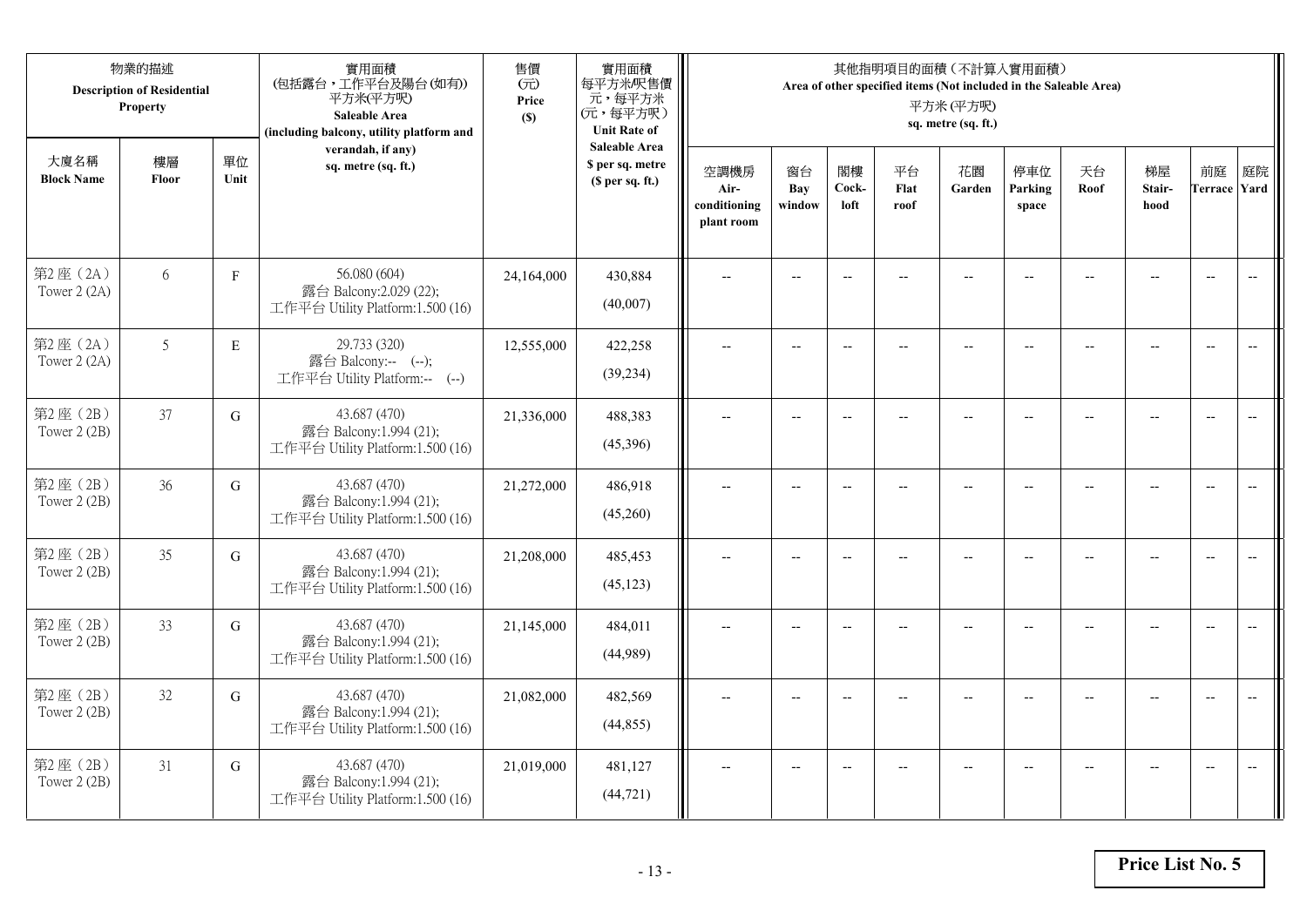|                           | 物業的描述<br><b>Description of Residential</b><br>Property |             | 實用面積<br>(包括露台,工作平台及陽台(如有))<br>平方米(平方呎)<br>Saleable Area<br>(including balcony, utility platform and | 售價<br>(元)<br>Price<br>(S) | 實用面積<br>每平方米/呎售價<br>元,每平方米<br>(元,每平方呎)<br><b>Unit Rate of</b>          |                                            |                          |                          |                          | 其他指明項目的面積 (不計算入實用面積)<br>Area of other specified items (Not included in the Saleable Area)<br>平方米(平方呎)<br>sq. metre (sq. ft.) |                          |                          |                      |                           |                          |
|---------------------------|--------------------------------------------------------|-------------|-----------------------------------------------------------------------------------------------------|---------------------------|------------------------------------------------------------------------|--------------------------------------------|--------------------------|--------------------------|--------------------------|------------------------------------------------------------------------------------------------------------------------------|--------------------------|--------------------------|----------------------|---------------------------|--------------------------|
| 大廈名稱<br><b>Block Name</b> | 樓層<br>Floor                                            | 單位<br>Unit  | verandah, if any)<br>sq. metre (sq. ft.)                                                            |                           | <b>Saleable Area</b><br>\$ per sq. metre<br>(S <sub>per</sub> sq. ft.) | 空調機房<br>Air-<br>conditioning<br>plant room | 窗台<br>Bay<br>window      | 閣樓<br>Cock-<br>loft      | 平台<br>Flat<br>roof       | 花園<br>Garden                                                                                                                 | 停車位<br>Parking<br>space  | 天台<br>Roof               | 梯屋<br>Stair-<br>hood | 前庭<br><b>Terrace Yard</b> | 庭院                       |
| 第2座(2B)<br>Tower 2 (2B)   | 30                                                     | G           | 43.687 (470)<br>露台 Balcony:1.994 (21);<br>工作平台 Utility Platform:1.500 (16)                          | 20,956,000                | 479,685<br>(44,587)                                                    |                                            |                          | $\overline{a}$           |                          |                                                                                                                              |                          |                          |                      | $\overline{a}$            | $\overline{\phantom{a}}$ |
| 第2座(2B)<br>Tower 2 (2B)   | 29                                                     | G           | 43.687 (470)<br>露台 Balcony:1.994 (21);<br>工作平台 Utility Platform:1.500 (16)                          | 20,893,000                | 478,243<br>(44, 453)                                                   | $\overline{\phantom{a}}$                   | $\overline{\phantom{a}}$ | $\overline{a}$           | $\overline{a}$           | $\overline{a}$                                                                                                               | $-$                      | $-$                      | $\overline{a}$       | $-$                       | $\overline{\phantom{m}}$ |
| 第2座(2B)<br>Tower 2 (2B)   | 28                                                     | $\mathbf G$ | 43.687 (470)<br>露台 Balcony:1.994 (21);<br>工作平台 Utility Platform:1.500 (16)                          | 20,585,000                | 471,193<br>(43,798)                                                    |                                            | $\overline{\phantom{a}}$ | $-$                      | $-$                      | $-$                                                                                                                          |                          |                          | $\overline{a}$       | $\overline{\phantom{a}}$  |                          |
| 第2座(2B)<br>Tower 2 (2B)   | 27                                                     | $\mathbf C$ | 69.613 (749)<br>露台 Balcony:2.442 (26);<br>工作平台 Utility Platform:1.500 (16)                          | 33,411,000                | 479,953<br>(44, 607)                                                   | $-$                                        | $\overline{\phantom{m}}$ | $\overline{\phantom{a}}$ | $\overline{\phantom{a}}$ | $-$                                                                                                                          | $\overline{\phantom{a}}$ | $\overline{\phantom{a}}$ | --                   | $-$                       | $\overline{\phantom{m}}$ |
| 第2座(2B)<br>Tower 2 (2B)   | 27                                                     | G           | 43.687 (470)<br>露台 Balcony:1.994 (21);<br>工作平台 Utility Platform:1.500 (16)                          | 20,462,000                | 468,377<br>(43, 536)                                                   | $\sim$                                     | $\overline{a}$           | $\overline{a}$           | $\overline{a}$           | $-$                                                                                                                          | $\overline{a}$           |                          | $\overline{a}$       | $\overline{\phantom{a}}$  | $\overline{\phantom{a}}$ |
| 第2座(2B)<br>Tower 2 (2B)   | 26                                                     | ${\bf C}$   | 69.613 (749)<br>露台 Balcony:2.442 (26);<br>工作平台 Utility Platform:1.500 (16)                          | 33,311,000                | 478,517<br>(44, 474)                                                   | $\overline{\phantom{a}}$                   | $\overline{a}$           | $\overline{\phantom{a}}$ |                          | $-$                                                                                                                          | $-$                      | $-$                      | $\overline{a}$       | $\overline{\phantom{a}}$  | $\sim$                   |
| 第2座(2B)<br>Tower 2 (2B)   | 26                                                     | G           | 43.687 (470)<br>露台 Balcony:1.994 (21);<br>工作平台 Utility Platform:1.500 (16)                          | 20,401,000                | 466,981<br>(43, 406)                                                   |                                            |                          | $\overline{\phantom{a}}$ |                          |                                                                                                                              |                          |                          |                      | $\overline{\phantom{a}}$  | $\overline{a}$           |
| 第2座(2B)<br>Tower 2 (2B)   | 25                                                     | $\mathbf C$ | 69.613 (749)<br>露台 Balcony:2.442 (26);<br>工作平台 Utility Platform:1.500 (16)                          | 33,211,000                | 477,080<br>(44,340)                                                    | $\overline{\phantom{a}}$                   | $-$                      | $\overline{\phantom{a}}$ |                          | $\overline{a}$                                                                                                               | $-$                      |                          | $-$                  | $-$                       | $\overline{\phantom{a}}$ |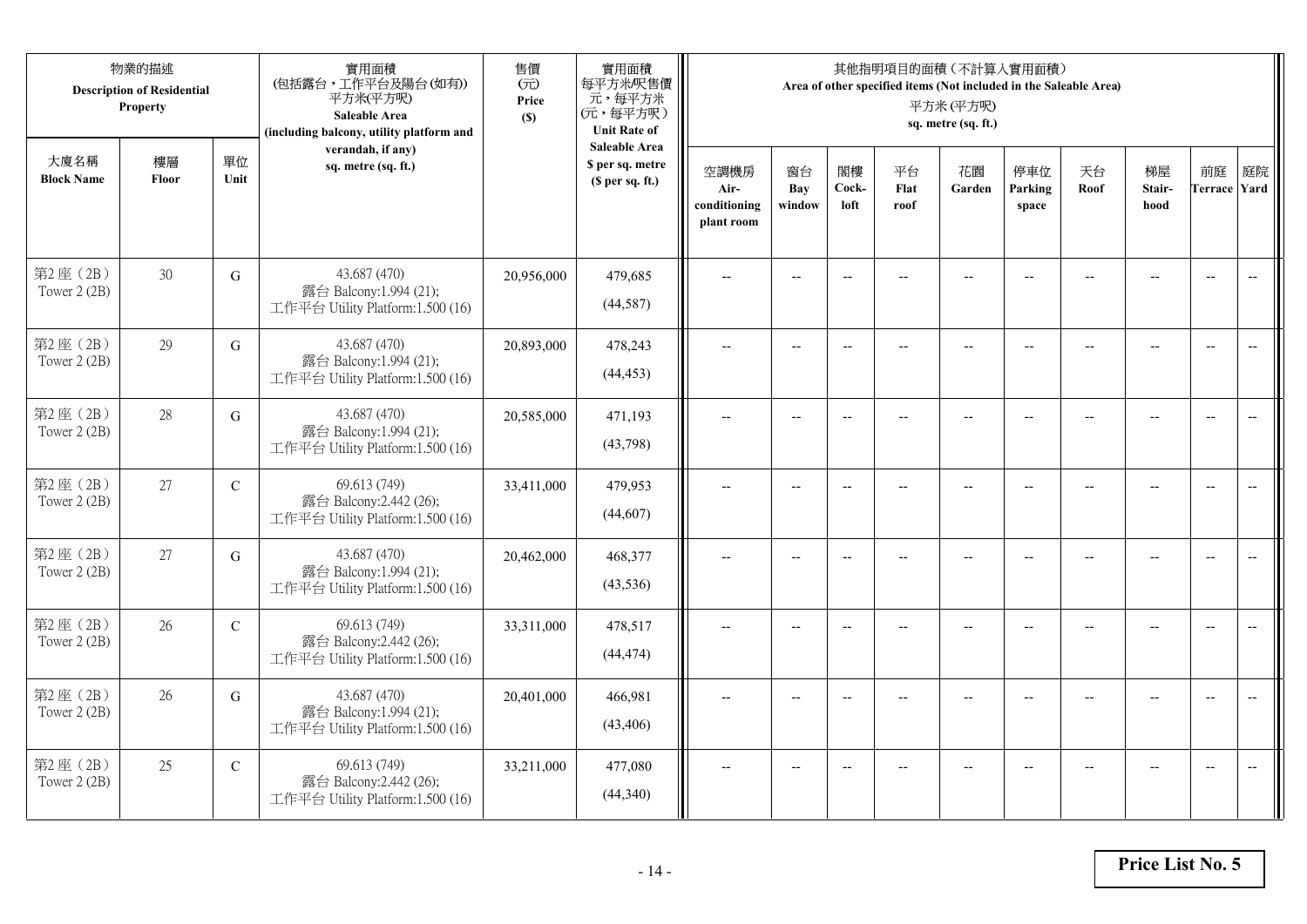|                           | 物業的描述<br><b>Description of Residential</b><br>Property |               | 實用面積<br>(包括露台,工作平台及陽台(如有))<br>平方米(平方呎)<br>Saleable Area<br>(including balcony, utility platform and | 售價<br>(元)<br>Price<br>(S) | 實用面積<br>每平方米/呎售價<br>元,每平方米<br>(元,每平方呎)<br><b>Unit Rate of</b>          |                                            |                          |                          |                          | 其他指明項目的面積 (不計算入實用面積)<br>Area of other specified items (Not included in the Saleable Area)<br>平方米(平方呎)<br>sq. metre (sq. ft.) |                          |                |                      |                           |                          |
|---------------------------|--------------------------------------------------------|---------------|-----------------------------------------------------------------------------------------------------|---------------------------|------------------------------------------------------------------------|--------------------------------------------|--------------------------|--------------------------|--------------------------|------------------------------------------------------------------------------------------------------------------------------|--------------------------|----------------|----------------------|---------------------------|--------------------------|
| 大廈名稱<br><b>Block Name</b> | 樓層<br>Floor                                            | 單位<br>Unit    | verandah, if any)<br>sq. metre (sq. ft.)                                                            |                           | <b>Saleable Area</b><br>\$ per sq. metre<br>(S <sub>per</sub> sq. ft.) | 空調機房<br>Air-<br>conditioning<br>plant room | 窗台<br>Bay<br>window      | 閣樓<br>Cock-<br>loft      | 平台<br>Flat<br>roof       | 花園<br>Garden                                                                                                                 | 停車位<br>Parking<br>space  | 天台<br>Roof     | 梯屋<br>Stair-<br>hood | 前庭<br><b>Terrace Yard</b> | 庭院                       |
| 第2座(2B)<br>Tower 2 (2B)   | 25                                                     | G             | 43.687 (470)<br>露台 Balcony:1.994 (21);<br>工作平台 Utility Platform:1.500 (16)                          | 20,339,000                | 465,562<br>(43, 274)                                                   |                                            |                          | $\overline{a}$           |                          |                                                                                                                              |                          |                |                      | $\overline{a}$            | $\overline{\phantom{a}}$ |
| 第2座(2B)<br>Tower 2 (2B)   | 23                                                     | $\mathcal{C}$ | 69.613 (749)<br>露台 Balcony:2.442 (26);<br>工作平台 Utility Platform:1.500 (16)                          | 33,112,000                | 475,658<br>(44,208)                                                    | $\overline{\phantom{a}}$                   | $\overline{\phantom{a}}$ | $\overline{a}$           | $\overline{a}$           | $\overline{a}$                                                                                                               | $-$                      |                | $\overline{a}$       | $-$                       |                          |
| 第2座(2B)<br>Tower 2 (2B)   | 23                                                     | $\mathbf G$   | 43.687 (470)<br>露台 Balcony:1.994 (21);<br>工作平台 Utility Platform:1.500 (16)                          | 20,279,000                | 464,188<br>(43, 147)                                                   |                                            | $\overline{\phantom{a}}$ | $-$                      | $-$                      | $-$                                                                                                                          |                          |                | $\overline{a}$       | $\overline{\phantom{a}}$  |                          |
| 第2座(2B)<br>Tower 2 (2B)   | 22                                                     | $\mathbf C$   | 69.613 (749)<br>露台 Balcony:2.442 (26);<br>工作平台 Utility Platform:1.500 (16)                          | 33,014,000                | 474,251<br>(44,077)                                                    | $-$                                        | $\overline{\phantom{m}}$ | $\overline{\phantom{a}}$ | $\overline{\phantom{a}}$ | $-$                                                                                                                          | $\overline{\phantom{a}}$ | $\overline{a}$ | --                   | $-$                       | $\overline{\phantom{m}}$ |
| 第2座(2B)<br>Tower 2 (2B)   | 22                                                     | G             | 43.687 (470)<br>露台 Balcony:1.994 (21);<br>工作平台 Utility Platform:1.500 (16)                          | 20,218,000                | 462,792<br>(43, 017)                                                   | $\sim$                                     | $\overline{a}$           | $\overline{a}$           | $\overline{a}$           | $-$                                                                                                                          | $\overline{a}$           |                | $\overline{a}$       | $\overline{\phantom{a}}$  | $\overline{\phantom{a}}$ |
| 第2座(2B)<br>Tower 2 (2B)   | 21                                                     | ${\bf C}$     | 69.613 (749)<br>露台 Balcony:2.442 (26);<br>工作平台 Utility Platform:1.500 (16)                          | 32,913,000                | 472,800<br>(43, 943)                                                   | $\overline{\phantom{a}}$                   | $\overline{a}$           | $-$                      |                          | $-$                                                                                                                          | $-$                      | $-$            | $\overline{a}$       | $\overline{\phantom{a}}$  | $\sim$                   |
| 第2座(2B)<br>Tower 2 (2B)   | 21                                                     | G             | 43.687 (470)<br>露台 Balcony:1.994 (21);<br>工作平台 Utility Platform:1.500 (16)                          | 20,158,000                | 461,419<br>(42,889)                                                    |                                            |                          | $\overline{\phantom{a}}$ |                          |                                                                                                                              |                          |                |                      | $\overline{\phantom{a}}$  | $\overline{\phantom{a}}$ |
| 第2座(2B)<br>Tower 2 (2B)   | 20                                                     | $\mathbf C$   | 69.613 (749)<br>露台 Balcony:2.442 (26);<br>工作平台 Utility Platform:1.500 (16)                          | 32,816,000                | 471,406<br>(43, 813)                                                   | $\overline{\phantom{a}}$                   | $-$                      | $-$                      |                          | $\overline{a}$                                                                                                               | $-$                      |                | $-$                  | $-$                       | $\overline{\phantom{a}}$ |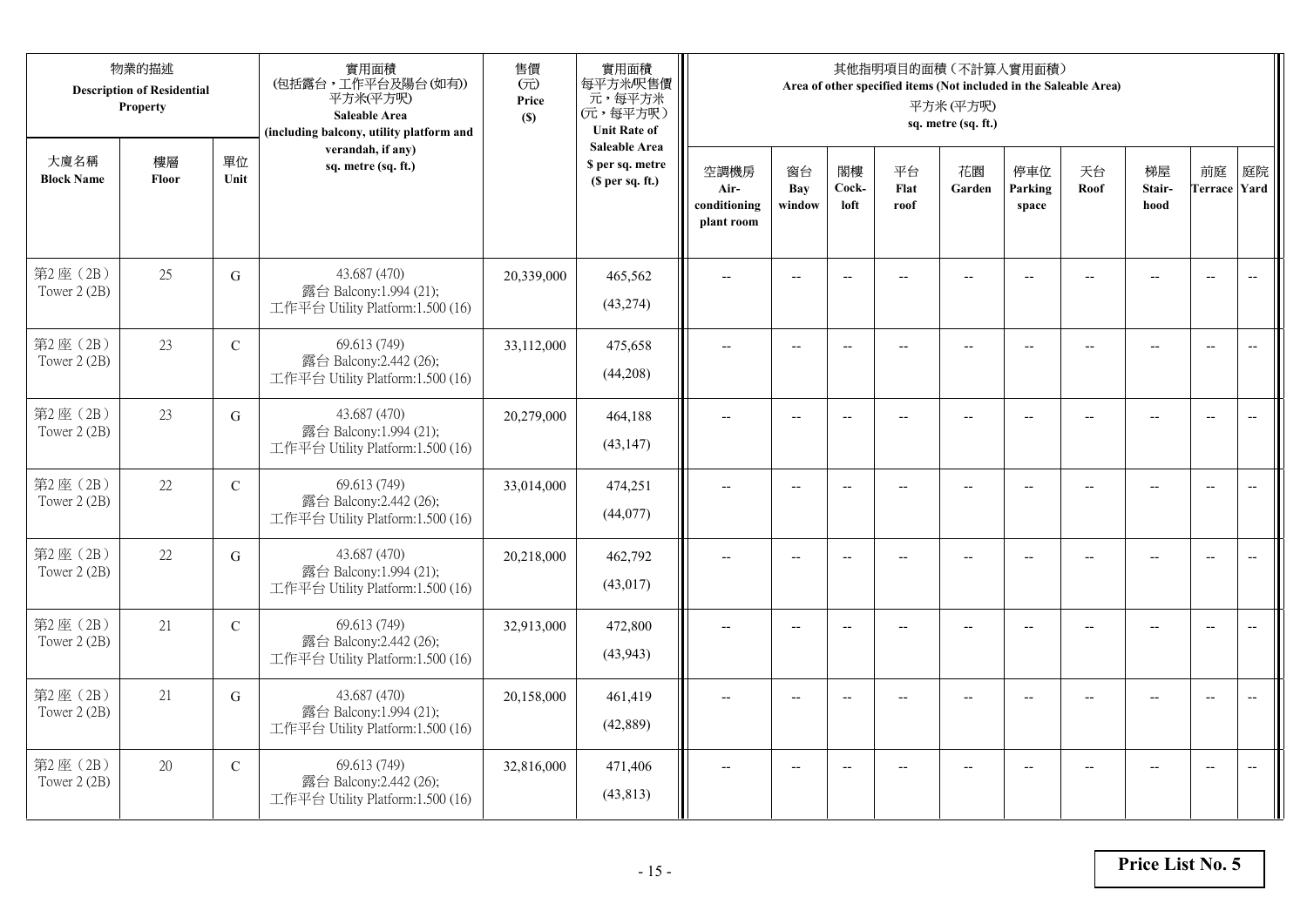|                           | 物業的描述<br><b>Description of Residential</b><br>Property |               | 實用面積<br>(包括露台,工作平台及陽台(如有))<br>平方米(平方呎)<br>Saleable Area<br>(including balcony, utility platform and | 售價<br>(元)<br>Price<br>(S) | 實用面積<br>每平方米/呎售價<br>元,每平方米<br>(元,每平方呎)<br><b>Unit Rate of</b>          |                                            |                          |                          |                          | 其他指明項目的面積 (不計算入實用面積)<br>Area of other specified items (Not included in the Saleable Area)<br>平方米(平方呎)<br>sq. metre (sq. ft.) |                          |                |                          |                           |                          |
|---------------------------|--------------------------------------------------------|---------------|-----------------------------------------------------------------------------------------------------|---------------------------|------------------------------------------------------------------------|--------------------------------------------|--------------------------|--------------------------|--------------------------|------------------------------------------------------------------------------------------------------------------------------|--------------------------|----------------|--------------------------|---------------------------|--------------------------|
| 大廈名稱<br><b>Block Name</b> | 樓層<br>Floor                                            | 單位<br>Unit    | verandah, if any)<br>sq. metre (sq. ft.)                                                            |                           | <b>Saleable Area</b><br>\$ per sq. metre<br>(S <sub>per</sub> sq. ft.) | 空調機房<br>Air-<br>conditioning<br>plant room | 窗台<br>Bay<br>window      | 閣樓<br>Cock-<br>loft      | 平台<br>Flat<br>roof       | 花園<br>Garden                                                                                                                 | 停車位<br>Parking<br>space  | 天台<br>Roof     | 梯屋<br>Stair-<br>hood     | 前庭<br><b>Terrace Yard</b> | 庭院                       |
| 第2座(2B)<br>Tower 2 (2B)   | 20                                                     | G             | 43.687 (470)<br>露台 Balcony:1.994 (21);<br>工作平台 Utility Platform:1.500 (16)                          | 20,098,000                | 460,045<br>(42,762)                                                    |                                            |                          | $\overline{a}$           |                          |                                                                                                                              |                          |                |                          | $\overline{a}$            | $\overline{\phantom{a}}$ |
| 第2座(2B)<br>Tower 2 (2B)   | 19                                                     | $\mathbf C$   | 69.613 (749)<br>露台 Balcony:2.442 (26);<br>工作平台 Utility Platform:1.500 (16)                          | 32,718,000                | 469,998<br>(43,682)                                                    | $\overline{\phantom{a}}$                   | $\overline{\phantom{a}}$ | $\overline{\phantom{a}}$ |                          | $\overline{\phantom{a}}$                                                                                                     | $-$                      |                | $\overline{a}$           | $-$                       |                          |
| 第2座(2B)<br>Tower 2 (2B)   | 19                                                     | $\mathbf G$   | 43.687 (470)<br>露台 Balcony:1.994 (21);<br>工作平台 Utility Platform:1.500 (16)                          | 20,038,000                | 458,672<br>(42, 634)                                                   |                                            | $\overline{\phantom{a}}$ | $-$                      | $-$                      | $-$                                                                                                                          |                          |                | $\overline{\phantom{a}}$ | $\overline{\phantom{a}}$  |                          |
| 第2座(2B)<br>Tower 2 (2B)   | 18                                                     | $\mathbf C$   | 69.613 (749)<br>露台 Balcony:2.442 (26);<br>工作平台 Utility Platform:1.500 (16)                          | 32,718,000                | 469,998<br>(43,682)                                                    | $-$                                        | $\overline{\phantom{m}}$ | $\overline{\phantom{a}}$ | $\overline{\phantom{a}}$ | $-$                                                                                                                          | $\overline{\phantom{a}}$ | $\overline{a}$ | --                       | $-$                       | $\overline{\phantom{m}}$ |
| 第2座(2B)<br>Tower 2 (2B)   | 18                                                     | G             | 43.687 (470)<br>露台 Balcony:1.994 (21);<br>工作平台 Utility Platform:1.500 (16)                          | 20,038,000                | 458,672<br>(42, 634)                                                   | $\sim$                                     | $\overline{a}$           | $\overline{a}$           | $\overline{a}$           | $-$                                                                                                                          | $\overline{a}$           |                | $\overline{a}$           | $\overline{\phantom{a}}$  | $\overline{\phantom{a}}$ |
| 第2座(2B)<br>Tower 2 (2B)   | 17                                                     | $\mathcal{C}$ | 69.613 (749)<br>露台 Balcony:2.442 (26);<br>工作平台 Utility Platform:1.500 (16)                          | 32,522,000                | 467,183<br>(43, 421)                                                   | $\overline{\phantom{a}}$                   | $\overline{a}$           | $\overline{\phantom{a}}$ |                          | $-$                                                                                                                          | $-$                      | $-$            | $-$                      | $\overline{\phantom{a}}$  | $\sim$                   |
| 第2座(2B)<br>Tower 2 (2B)   | 17                                                     | G             | 43.687 (470)<br>露台 Balcony:1.994 (21);<br>工作平台 Utility Platform:1.500 (16)                          | 19,918,000                | 455,925<br>(42,379)                                                    |                                            |                          | $\overline{\phantom{a}}$ |                          |                                                                                                                              |                          |                |                          | $\overline{\phantom{a}}$  | $\overline{\phantom{a}}$ |
| 第2座(2B)<br>Tower 2 (2B)   | 16                                                     | $\mathbf C$   | 69.613 (749)<br>露台 Balcony:2.442 (26);<br>工作平台 Utility Platform:1.500 (16)                          | 32,425,000                | 465,789<br>(43,291)                                                    | $\overline{\phantom{a}}$                   | $-$                      | $\overline{\phantom{a}}$ |                          | $\overline{a}$                                                                                                               | $-$                      |                | $-$                      | $-$                       | $\overline{\phantom{a}}$ |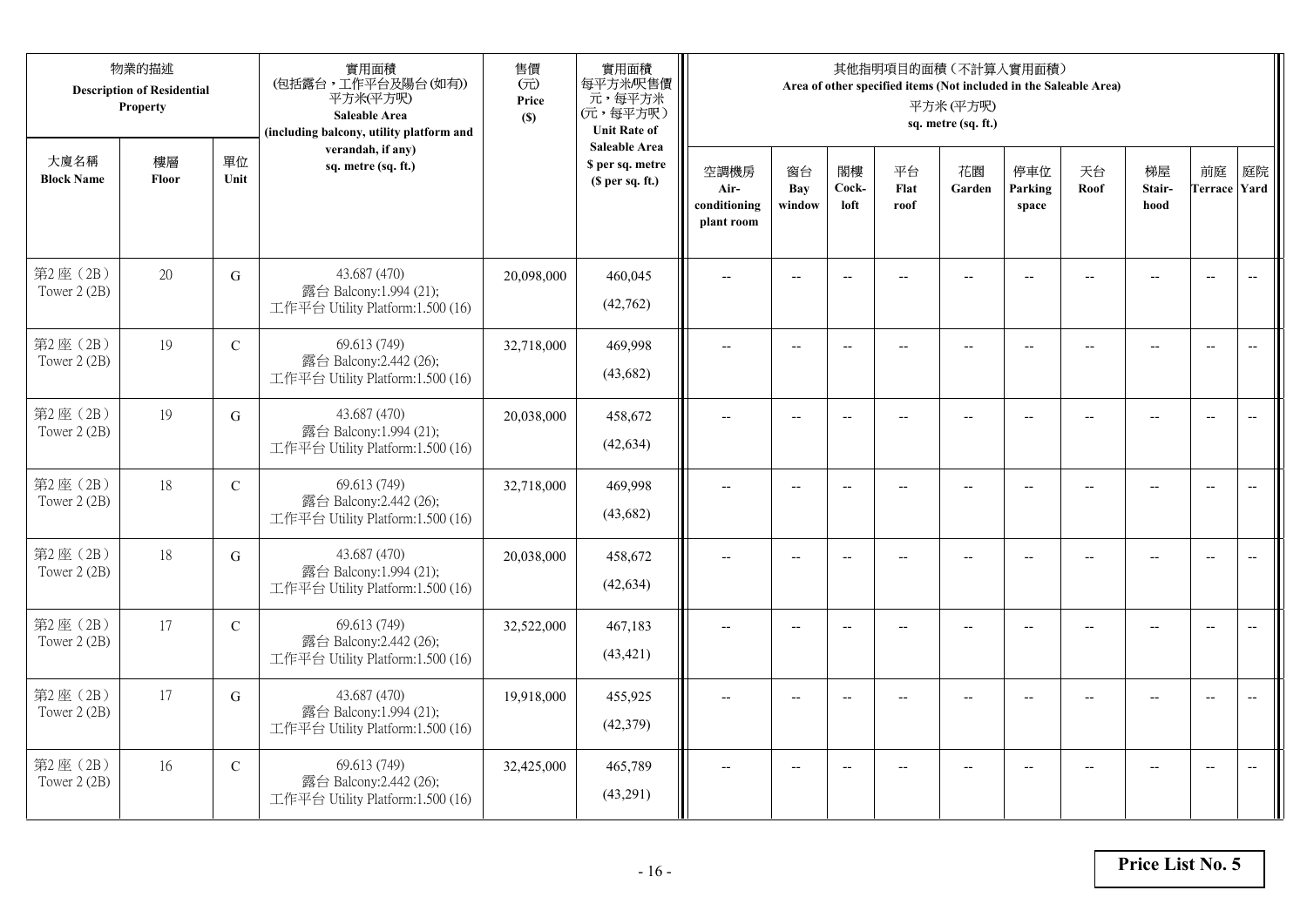|                           | 物業的描述<br><b>Description of Residential</b><br>Property |               | 實用面積<br>(包括露台,工作平台及陽台(如有))<br>平方米(平方呎)<br>Saleable Area<br>(including balcony, utility platform and | 售價<br>(元)<br>Price<br>(S) | 實用面積<br>每平方米/呎售價<br>元,每平方米<br>(元,每平方呎)<br><b>Unit Rate of</b>          |                                            |                          |                          |                          | 其他指明項目的面積 (不計算入實用面積)<br>Area of other specified items (Not included in the Saleable Area)<br>平方米(平方呎)<br>sq. metre (sq. ft.) |                          |                |                      |                          |                          |
|---------------------------|--------------------------------------------------------|---------------|-----------------------------------------------------------------------------------------------------|---------------------------|------------------------------------------------------------------------|--------------------------------------------|--------------------------|--------------------------|--------------------------|------------------------------------------------------------------------------------------------------------------------------|--------------------------|----------------|----------------------|--------------------------|--------------------------|
| 大廈名稱<br><b>Block Name</b> | 樓層<br>Floor                                            | 單位<br>Unit    | verandah, if any)<br>sq. metre (sq. ft.)                                                            |                           | <b>Saleable Area</b><br>\$ per sq. metre<br>(S <sub>per</sub> sq. ft.) | 空調機房<br>Air-<br>conditioning<br>plant room | 窗台<br>Bay<br>window      | 閣樓<br>Cock-<br>loft      | 平台<br>Flat<br>roof       | 花園<br>Garden                                                                                                                 | 停車位<br>Parking<br>space  | 天台<br>Roof     | 梯屋<br>Stair-<br>hood | 前庭<br>Terrace Yard       | 庭院                       |
| 第2座(2B)<br>Tower 2 (2B)   | 16                                                     | $\mathbf G$   | 43.687 (470)<br>露台 Balcony:1.994 (21);<br>工作平台 Utility Platform:1.500 (16)                          | 19,858,000                | 454,552<br>(42, 251)                                                   |                                            | $\overline{\phantom{a}}$ | $-$                      |                          | $-$                                                                                                                          |                          |                |                      | $\overline{\phantom{a}}$ | $\overline{\phantom{a}}$ |
| 第2座(2B)<br>Tower 2 (2B)   | 15                                                     | $\mathcal{C}$ | 69.613 (749)<br>露台 Balcony:2.442 (26);<br>工作平台 Utility Platform:1.500 (16)                          | 32,328,000                | 464,396<br>(43,162)                                                    | $\overline{\phantom{a}}$                   | $-$                      | $\overline{\phantom{a}}$ | $-$                      | $\overline{\phantom{m}}$                                                                                                     | $-$                      | $-$            | $-$                  | $-$                      |                          |
| 第2座(2B)<br>Tower 2 (2B)   | 15                                                     | G             | 43.687 (470)<br>露台 Balcony:1.994 (21);<br>工作平台 Utility Platform:1.500 (16)                          | 19,798,000                | 453,178<br>(42, 123)                                                   | $\overline{\phantom{a}}$                   | $\overline{a}$           | $\overline{a}$           | $-$                      | $\overline{a}$                                                                                                               | $-$                      | $\sim$         | $\overline{a}$       | $\overline{\phantom{a}}$ |                          |
| 第2座(2B)<br>Tower 2 (2B)   | 12                                                     | ${\bf C}$     | 69.613 (749)<br>露台 Balcony:2.442 (26);<br>工作平台 Utility Platform:1.500 (16)                          | 32,232,000                | 463,017<br>(43,033)                                                    | $\overline{a}$                             | $-$                      | $\overline{\phantom{a}}$ | $\overline{\phantom{a}}$ | $\overline{\phantom{a}}$                                                                                                     | $\overline{\phantom{a}}$ | $\overline{a}$ | $\overline{a}$       | $\overline{\phantom{a}}$ | $\overline{\phantom{a}}$ |
| 第2座(2B)<br>Tower 2 (2B)   | 12                                                     | G             | 43.687 (470)<br>露台 Balcony:1.994 (21);<br>工作平台 Utility Platform:1.500 (16)                          | 19,739,000                | 451,828<br>(41,998)                                                    |                                            | $\overline{\phantom{a}}$ | $\overline{\phantom{a}}$ |                          | $\overline{a}$                                                                                                               |                          |                |                      | $\overline{\phantom{a}}$ | $\overline{\phantom{m}}$ |
| 第2座(2B)<br>Tower 2 (2B)   | 11                                                     | $\mathbf C$   | 69.613 (749)<br>露台 Balcony:2.442 (26);<br>工作平台 Utility Platform:1.500 (16)                          | 32,136,000                | 461,638<br>(42,905)                                                    |                                            | $-$                      | $\overline{\phantom{a}}$ |                          | $\sim$                                                                                                                       |                          |                | $\sim$               | $\overline{a}$           | $\overline{a}$           |
| 第2座(2B)<br>Tower 2 (2B)   | 11                                                     | $\mathbf G$   | 43.687 (470)<br>露台 Balcony:1.994 (21);<br>工作平台 Utility Platform:1.500 (16)                          | 19,681,000                | 450,500<br>(41,874)                                                    |                                            | $-$                      | $\overline{\phantom{a}}$ |                          |                                                                                                                              |                          |                | $-$                  | $\overline{\phantom{a}}$ | $-$                      |
| 第2座(2B)<br>Tower 2 (2B)   | 10                                                     | $\mathbf C$   | 69.613 (749)<br>露台 Balcony:2.442 (26);<br>工作平台 Utility Platform:1.500 (16)                          | 32,039,000                | 460,244<br>(42, 776)                                                   | $\overline{\phantom{a}}$                   | $-$                      | $\overline{\phantom{a}}$ |                          | $\overline{a}$                                                                                                               |                          |                | $-$                  | $-$                      | $\overline{\phantom{a}}$ |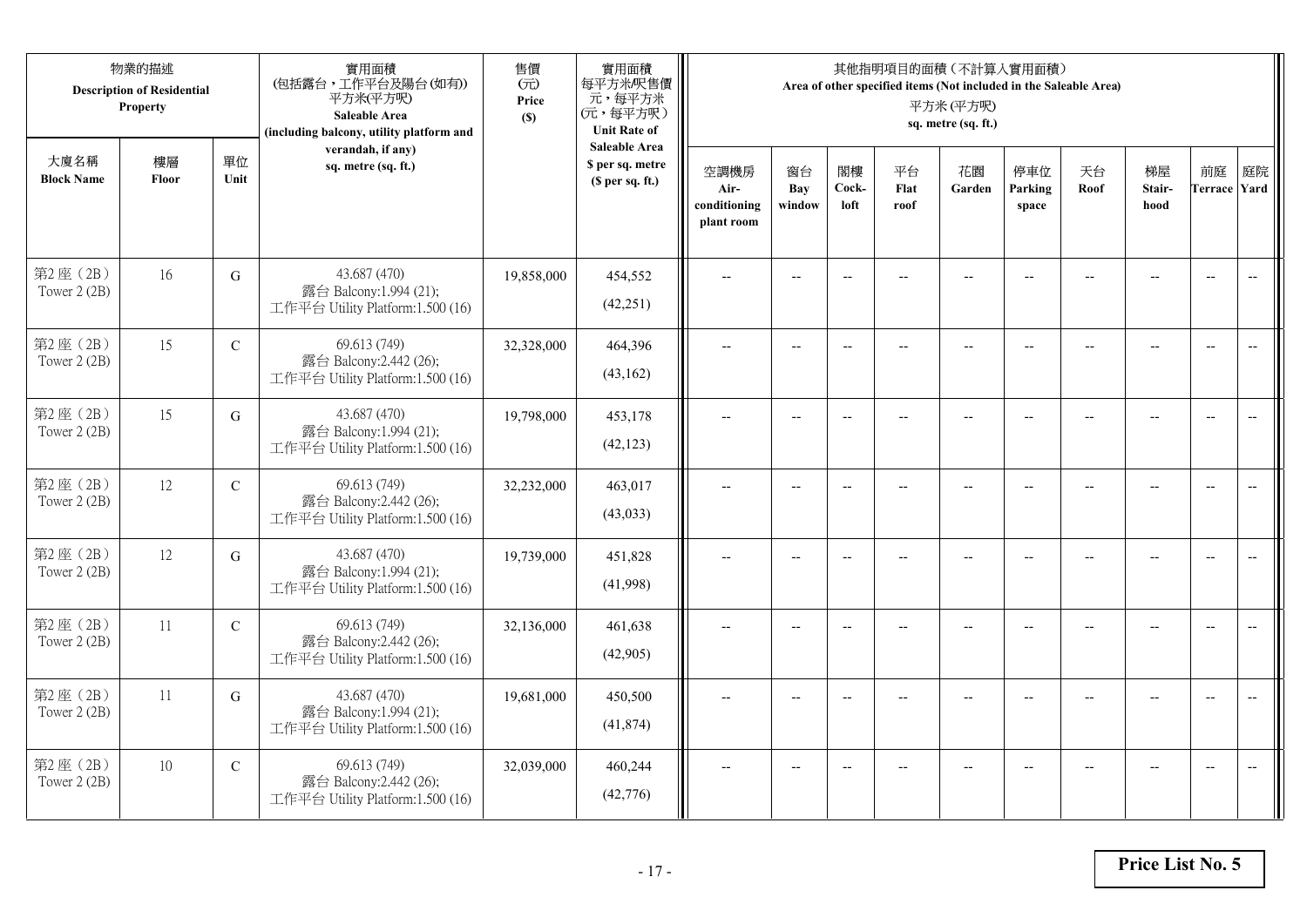|                           | 物業的描述<br><b>Description of Residential</b><br>Property |               | 實用面積<br>(包括露台,工作平台及陽台(如有))<br>平方米(平方呎)<br><b>Saleable Area</b><br>(including balcony, utility platform and | 售價<br>(元)<br>Price<br>(S) | 實用面積<br>每平方米/呎售價<br>元,每平方米<br>(元,每平方呎)<br><b>Unit Rate of</b> |                                            |                          |                          |                    | 其他指明項目的面積 (不計算入實用面積)<br>Area of other specified items (Not included in the Saleable Area)<br>平方米(平方呎)<br>sq. metre (sq. ft.) |                         |            |                          |                          |    |
|---------------------------|--------------------------------------------------------|---------------|------------------------------------------------------------------------------------------------------------|---------------------------|---------------------------------------------------------------|--------------------------------------------|--------------------------|--------------------------|--------------------|------------------------------------------------------------------------------------------------------------------------------|-------------------------|------------|--------------------------|--------------------------|----|
| 大廈名稱<br><b>Block Name</b> | 樓層<br>Floor                                            | 單位<br>Unit    | verandah, if any)<br>sq. metre (sq. ft.)                                                                   |                           | <b>Saleable Area</b><br>\$ per sq. metre<br>(\$ per sq. ft.)  | 空調機房<br>Air-<br>conditioning<br>plant room | 窗台<br>Bay<br>window      | 閣樓<br>Cock-<br>loft      | 平台<br>Flat<br>roof | 花園<br>Garden                                                                                                                 | 停車位<br>Parking<br>space | 天台<br>Roof | 梯屋<br>Stair-<br>hood     | 前庭<br>Terrace Yard       | 庭院 |
| 第2座(2B)<br>Tower 2 (2B)   | 10                                                     | G             | 43.687 (470)<br>露台 Balcony:1.994 (21);<br>工作平台 Utility Platform:1.500 (16)                                 | 19,622,000                | 449,150<br>(41,749)                                           | $\overline{\phantom{a}}$                   |                          | $\overline{\phantom{a}}$ |                    |                                                                                                                              |                         |            |                          | $\overline{\phantom{a}}$ |    |
| 第2座(2B)<br>Tower $2(2B)$  | $8\,$                                                  | G             | 43.687 (470)<br>露台 Balcony:1.994 (21);<br>工作平台 Utility Platform:1.500 (16)                                 | 19,563,000                | 447,799<br>(41, 623)                                          | $\overline{\phantom{a}}$                   | $\overline{\phantom{a}}$ | $\overline{\phantom{a}}$ | --                 | $\overline{\phantom{a}}$                                                                                                     | $-$                     |            | $\overline{\phantom{a}}$ | $\overline{\phantom{a}}$ |    |
| 第2座(2B)<br>Tower $2(2B)$  | $7\phantom{.0}$                                        | G             | 43.687 (470)<br>露台 Balcony:1.994 (21);<br>工作平台 Utility Platform:1.500 (16)                                 | 19,447,000                | 445,144<br>(41, 377)                                          |                                            |                          | $\overline{\phantom{m}}$ |                    |                                                                                                                              |                         |            |                          | $\overline{\phantom{a}}$ |    |
| 第2座(2B)<br>Tower 2 (2B)   | 6                                                      | G             | 43.687 (470)<br>露台 Balcony:1.994 (21);<br>工作平台 Utility Platform:1.500 (16)                                 | 19,388,000                | 443,793<br>(41,251)                                           |                                            |                          | $\overline{a}$           |                    |                                                                                                                              |                         |            |                          | $\overline{\phantom{a}}$ |    |
| 第2座(2B)<br>Tower $2(2B)$  | 5                                                      | $\mathcal{C}$ | 40.505 (436)<br>露台 Balcony:-- (--);<br>工作平台 Utility Platform:--<br>$(-)$                                   | 17,135,000                | 423,034<br>(39,300)                                           | $-$                                        | $-$                      | $-$                      |                    | $\overline{\phantom{a}}$                                                                                                     | --                      | $-$        | $-$                      | $\overline{\phantom{a}}$ |    |
| 第2座 (2B)<br>Tower 2 (2B)  | 5                                                      | G             | 41.051 (442)<br>露台 Balcony:-- (--);<br>工作平台 Utility Platform:--<br>$(--)$                                  | 18,232,000                | 444,130<br>(41,249)                                           | $-$                                        |                          | $\overline{\phantom{m}}$ | $-$                | $-$                                                                                                                          |                         |            | --                       | $\overline{\phantom{a}}$ |    |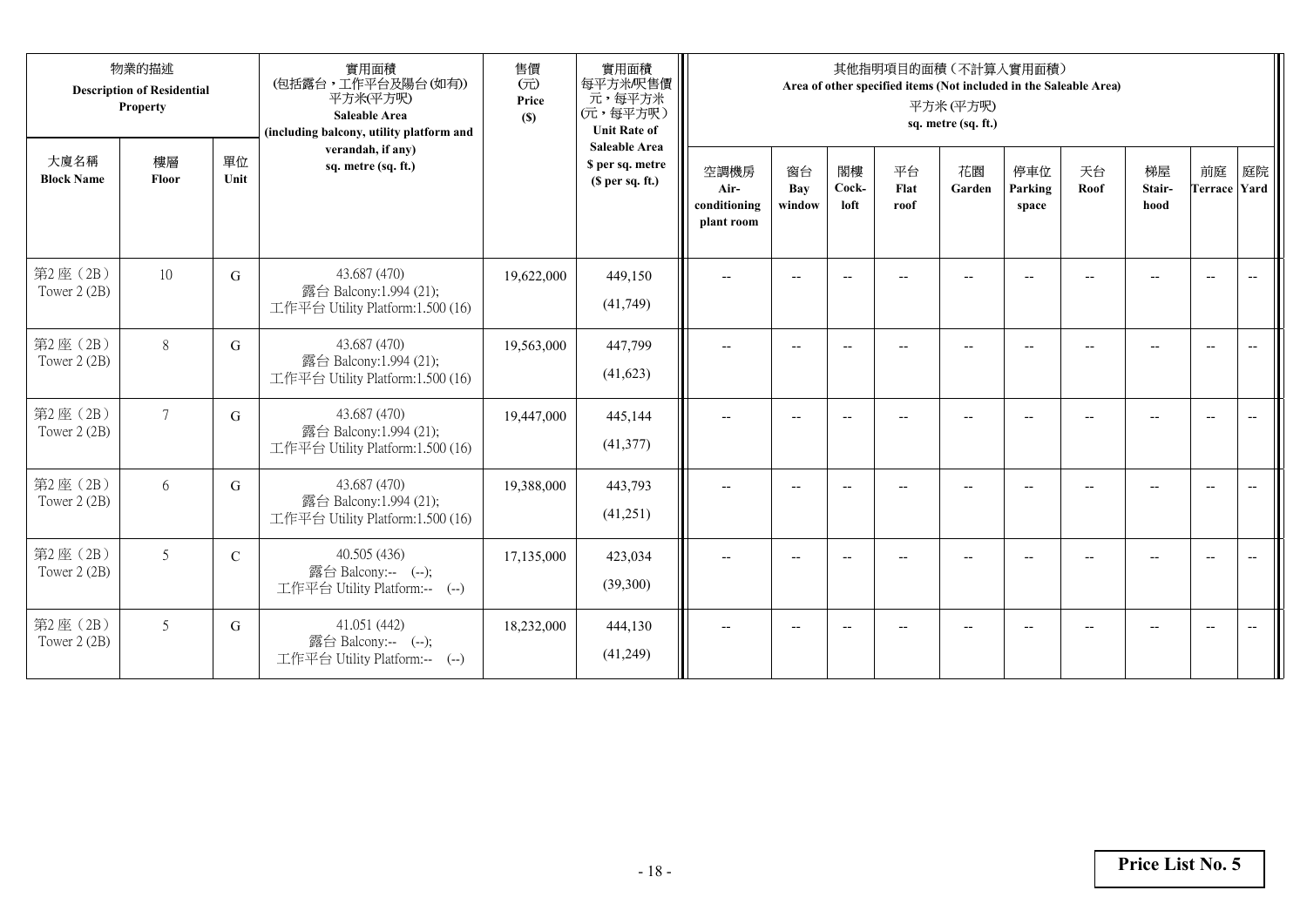#### 第三部份:其他資料 **Part 3: Other Information**

(1) 準買家應參閱期數的售樓說明書,以了解期數的資料。

Prospective purchasers are advised to refer to the sales brochure for the Phase for information on the Phase.

(2) 根據《一手住宅物業銷售條例》第 52(1)條及第 53(2)及(3)條, -

According to sections 52(1) and 53(2) and (3) of the Residential Properties (First-hand Sales) Ordinance, -

#### 第 52(1)條 / Section 52(1)

#### 在某人就指明住宅物業與擁有人訂立臨時買賣合約時,該人須向擁有人支付售價的 5%的臨時訂金。

A preliminary deposit of 5% of the purchase price is payable by a person to the owner on entering into a preliminary agreement for sale and purchase in respect of the specified residential property with the owner.

#### 第 53(2)條 / Section 53(2)

如某人於某日期訂立臨時買賣合約,並於該日期後的 5 個工作日內,就有關住宅物業簽立買賣合約,則擁有人必須在該日期後的 8 個工作日內,簽立該買賣合約。

If a person executes an agreement for sale and purchase in respect of the residential property within 5 working days after the date on which the person enters into the preliminary agreement for sale and purchase, the owner must execute the agreement for sale and purchase within 8 working days after that date.

#### 第 53(3)條 / Section 53(3)

如某人於某日期訂立臨時買賣合約,但沒有於該日期後的 5 個工作日内,就有關住宅物業簽立買賣合約,則 -(i) 該臨時合約即告終止;(ii) 有關的臨時訂金即予沒收;及 (iii) 擁有人不得 就該人沒有簽立買賣合約而針對該人提出進一步申索。

If a person does not execute an agreement for sale and purchase in respect of the residential property within 5 working days after the date on which the person enters into the preliminary agreement for sale and purchase- (i) the preliminary agreement is terminated; (ii) the preliminary deposit is forfeited; and (iii) the owner does not have any further claim against the person for the failure.

#### (3) 實用面積及屬該住宅物業其他指明項目的面積是按《一手住宅物業銷售條例》第 8 條及附表二第 2 部的計算得出的。

The saleable area and area of other specified items of the residential property are calculated in accordance with section 8 and Part 2 of Schedule 2 to the Residential Properties (First-hand Sales) Ordinance.

- (4) 註:於本第(4)段中:
	- (a) 「售價」指本價單第二部份中所列表之住宅物業的售價。而「成交金額」指臨時買賣合約中訂明的住宅物業的實際金額,因應不同支付條款及/或折扣按售價計算得出之價目,皆以進位 到最接近的百位數作為成交金額。
	- (b) 「賣方」指香港鐵路有限公司,而『如此聘用的人』指 High Crown Holdings Limited,即獲香港鐵路有限公司聘用作統籌和監管期數的設計、規劃、建造、裝置、完成及銷售的過程的人 士。
	- (c) 買方於簽署臨時買賣合約時須繳付相等於成交金額 5%之金額作為臨時訂金,其中港幣\$100,000 之部分臨時訂金必須以銀行本票支付,臨時訂金的餘額可以支票支付,本票及支票抬頭 請寫「的近律師行」或「**DEACONS**」。
	- Notes: In this paragraph (4):
	- (a) "Price" means the price of the residential property set out in Part 2 of this Price List, and "Transaction Price" means the actual price of the residential property set out in the preliminary agreement for sale and purchase. The amount obtained after applying the relevant terms of payment and/or applicable discounts on the Price will be rounded up to the nearest hundred to determine the Transaction Price.
	- (b) "Vendor" means MTR Corporation Limited and "Person so Engaged" means High Crown Holdings Limited, the person engaged by MTR Corporation Limited to co-ordinate and supervise the process of designing, planning, constructing, fitting out, completing and marketing the Phase.
	- (c) Upon signing of the preliminary agreement for sale and purchase, the Purchaser shall pay the preliminary deposit which is equivalent to 5% of the Transaction Price. HK\$100,000 being part of the preliminary deposit must be paid by cashier order(s) and the balance of the preliminary deposit may be paid by cheque(s). The cashier order(s) and cheque(s) should be made payable to "**DEACONS**" or "的近律師行**"**.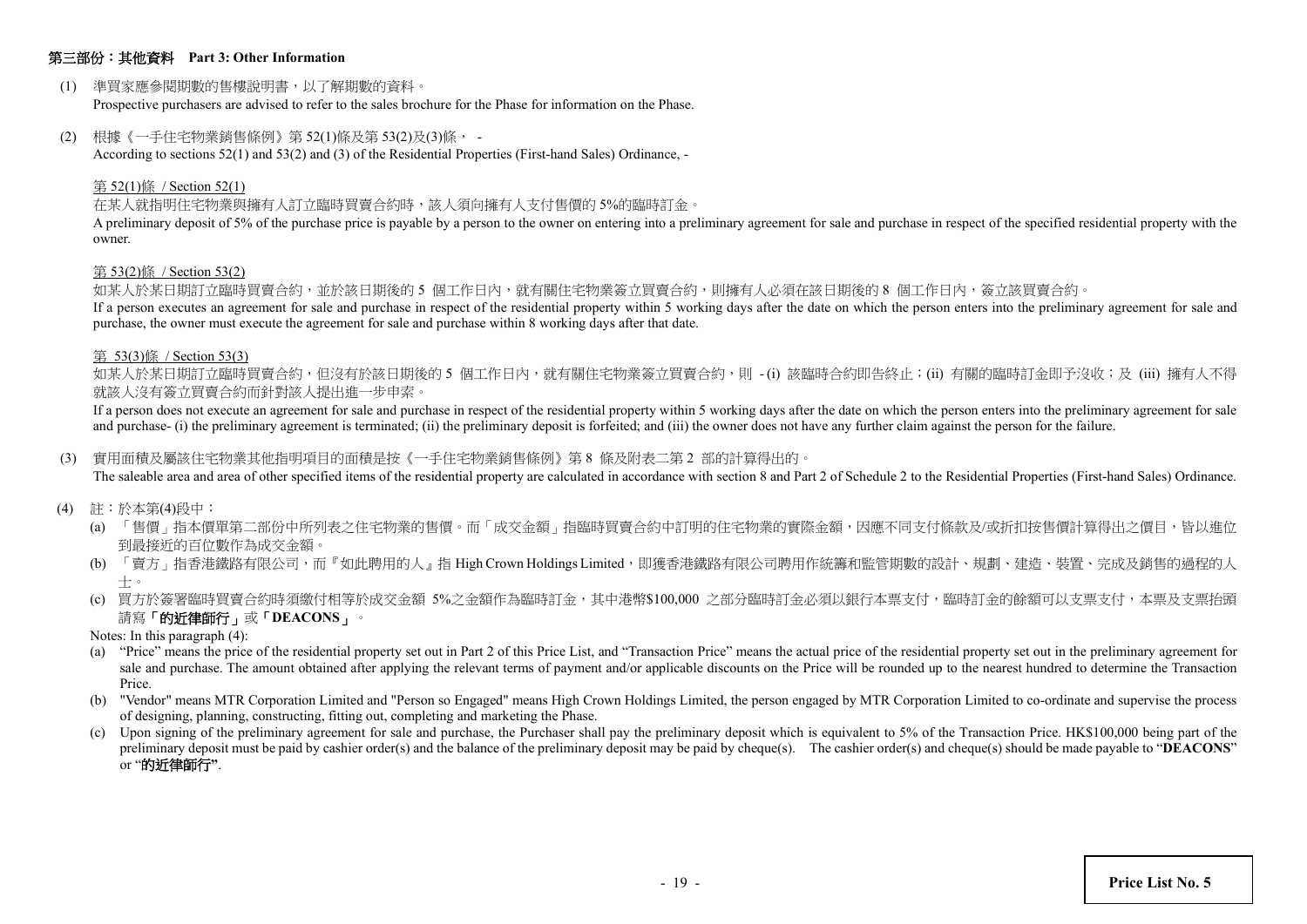#### (4) (i) 支付條款 **Terms of Payment:**

## **(A) 180** 天現金優惠付款計劃 **180-day Cash Payment Plan (**照售價減 **8%) (8% discount from Price)**

- 1. 成交金額 5%: 臨時訂金須於買方簽署臨時買賣合約時繳付,買方並須於其後 5 個工作天内簽署買賣合約。 5% of the Transaction Price being the Preliminary Deposit shall be paid upon signing of the preliminary agreement for sale and purchase. The agreement for sale and purchase must be signed by the Purchaser within 5 working days thereafter.
- 2. 成交金額 95%: 成交金額餘款須於買方簽署臨時買賣合約後 180 天內支付,或於賣方就其有能力將物業有效地轉讓予買方一事向買方發出通知的日期後的 14 天内支付,以較 早者為準。

95% of the Transaction Price being the balance of the Transaction Price shall be paid by the Purchaser within 180 days after signing of the preliminary agreement for sale and purchase, or within 14 days after the date of the notification to the Purchaser that the Vendor is in a position validly to assign the property to the Purchaser, whichever is the earlier.

#### (B) **180** 天備用一按貸款付款計劃 **180-day Standby First Mortgage Payment Plan (**照售價減 **5.5%) (5.5% discount from Price)**

- 1. 成交金額 5%: 臨時訂金須於買方簽署臨時買賣合約時繳付,買方並須於其後 5 個工作天內簽署買賣合約。 5% of the Transaction Price being the Preliminary Deposit shall be paid upon signing of the preliminary agreement for sale and purchase. The agreement for sale and purchase must be signed by the Purchaser within 5 working days thereafter.
- 2. 成交金額 95%: 成交金額餘款須於買方簽署臨時買賣合約後 180 天內支付,或於賣方就其有能力將物業有效地轉讓予買方一事向買方發出通知的日期後的 14 天内支付,以較 早者為準。

 95% of the Transaction Price being the balance of the Transaction Price shall be paid by the Purchaser within 180 days after signing of the preliminary agreement for sale and purchase, or within 14 days after the date of the notification to the Purchaser that the Vendor is in a position validly to assign the property to the Purchaser, whichever is the earlier.

\*(不適用於以下單位 Not applicable to below units)

| --       |                    |         |
|----------|--------------------|---------|
| 座數 TOWER | 樓層 FLOOR           | 單位 UNIT |
| 1(1A)    | 6 樓 至 15 樓         | A       |
|          | $6/F$ to $15/F$    |         |
| 1(1B)    | 6 樓 至 15 樓及 25 樓   | A       |
|          | 6/F to 15/F & 25/F |         |

## **(C) 360** 天現金優惠付款計劃 **360-day Cash Payment Plan (**照售價減 **6%) (6% discount from Price)**

1. 成交金額 5%: 臨時訂金須於買方簽署臨時買賣合約時繳付,買方並須於其後 5 個工作天内簽署買賣合約。

5% of the Transaction Price being the Preliminary Deposit shall be paid upon signing of the preliminary agreement for sale and purchase. The agreement for sale and purchase must be signed by the Purchaser within 5 working days thereafter.

2. 成交金額 5%: 部份成交金額須於買方簽署臨時買賣合約後 180 天內支付,或於賣方就其有能力將物業有效地轉讓予買方一事向買方發出通知的日期後的 14 天內支付,以較 早者為準。

5% of the Transaction Price being part payment of Transaction Price shall be paid by the Purchaser within 180 days after signing of the preliminary agreement for sale and purchase, or within 14 days after the date of the notification to the Purchaser that the Vendor is in a position validly to assign the property to the Purchaser, whichever is the earlier.

3. 成交金額 90%: 成交金額餘款須於買方簽署臨時買賣合約後 360 天內支付,或於賣方就其有能力將物業有效地轉讓予買方一事向買方發出涌知的日期後的 14 天內支付,以較 早者為準。

90% of the Transaction Price being the balance of the Transaction Price shall be paid by the Purchaser within 360 days after signing of the preliminary agreement for sale and purchase, or within 14 days after the date of the notification to the Purchaser that the Vendor is in a position validly to assign the property to the Purchaser, whichever is the earlier.

#### **(D)** 建築期付款計劃 **Stage Payment Plan (**照售價減 **4%) (4% discount from Price)**

- 1. 成交金額 5%: 臨時訂金須於買方簽署臨時買賣合約時繳付,買方並須於其後 5 個工作天內簽署買賣合約。 5% of the Transaction Price being the Preliminary Deposit shall be paid upon signing of the preliminary agreement for sale and purchase. The agreement for sale and purchase must be signed by the Purchaser within 5 working days thereafter.
- 2. 成交金額 5%: 部份成交金額須於買方簽署臨時買賣合約後 180 天內支付,或於賣方就其有能力將物業有效地轉讓予買方一事向買方發出通知的日期後的 14 天内支付,以較 早者為準。

5% of the Transaction Price being part payment of Transaction Price shall be paid by the Purchaser within 180 days after signing of the preliminary agreement for sale and purchase, or within 14 days after the date of the notification to the Purchaser that the Vendor is in a position validly to assign the property to the Purchaser, whichever is the earlier.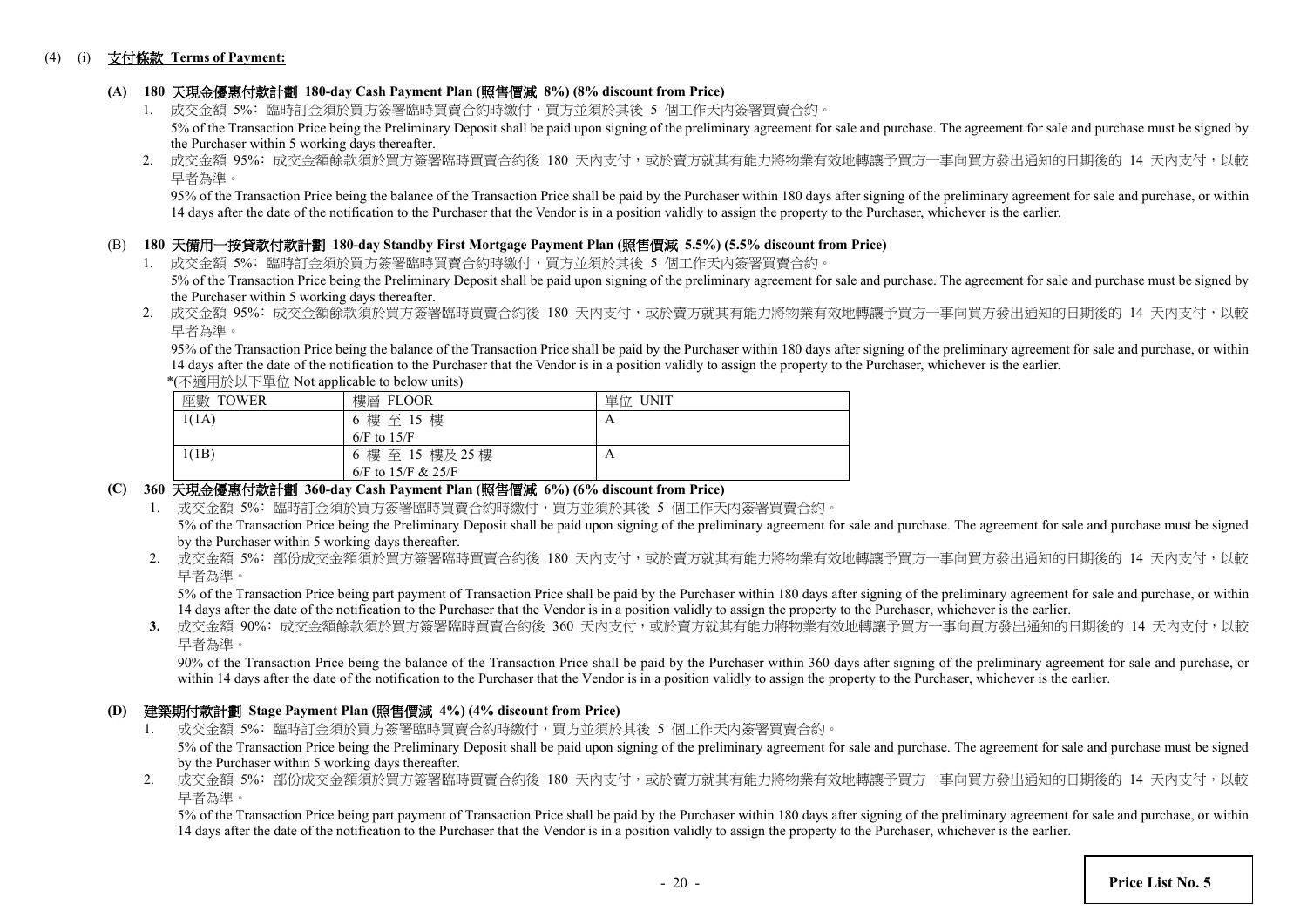3. 成交金額 90%﹕成交金額餘款須於賣方就其有能力將物業有效地轉讓予買方一事向買方發出通知的日期後的 14 天內支付。 90% of the Transaction Price being the balance of the Transaction Price shall be paid within 14 days after the date of the notification to the Purchaser that the Vendor is in a position validly to assign the property to the Purchaser.

## (4) (ii) 售價獲得折扣的基礎

#### **The basis on which any discount on the Price is available**

- (a) 請參閱 $(4)$ (i) Please refer to  $(4)$ (i)
- (b) 「早鳥」優惠 **"Early Bird" Discount**

買方可獲額外 3%售價折扣優惠作為「早鳥」優惠。 An extra 3% discount from the Price would be offered to the Purchasers as the "Early Bird" Benefit.

(c) 「南區優尚生活」優惠 **"Superior southside living" Benefit** 買方可獲額外 3%售價折扣優惠作為「南區優尚生活」優惠。 An extra 3% discount from the Price would be offered to the Purchasers as the "Superior southside living" Benefit.

### (d) 「**Kerry Homes** 會員」優惠 **"Kerry Homes Member" Benefit**

買家如屬 Kerry Homes 會員,可獲額外 1%售價折扣優惠。 An extra 1% discount from the Price would be offered to Purchasers who are "Kerry Homes members".

#### (e) 「**Sino Club** 會員」優惠 **"Sino Club Member" Benefit**

買家如屬 Sino Club 會員,可獲額外 1%售價折扣優惠。 An extra 1% discount from the Price would be offered to Purchasers who are "Sino Club members".

(f) 「印花稅津貼」優惠 **"Subsidy of Stamp Duty" Benefit**

買方可獲額外 4%售價折扣優惠作為「印花稅津貼」優惠。 An extra 4% discount from the Price would be offered to the Purchasers as the "Subsidy of Stamp Duty" Benefit.

## (4) (iii) 可就購買期數中的指明住宅物業而連帶獲得的任何贈品、財務優惠或利益

**Any gift, or any financial advantage or benefit, to be made available in connection with the purchase of a specified residential property in the Phase**

(a) 備用第一按揭貸款 (此安排只適用於選擇支付條款 (B) 180 天備用一按貸款付款計劃之買方。 ) Standby First Mortgage Loan (This arrangement is only applicable to Purchasers who choose Terms of Payment (B) 180-day Standby First Mortgage Payment Plan.)

買方可向如此聘用的人介紹之財務機構或如此聘用的人指定的其它公司 (「介紹之第一承按人」)申請最高達成交金額之 70%之第一按揭貸款(「第一按揭貸款」)。第一按揭貸款及其 申請受以下條件規限:

The Purchaser may apply to the financial institution referred by the Person so Engaged or any other company designated by the Person so Engaged (the "Referred First Mortgagee") for first mortgage loan with a maximum loan amount equivalent to 70% of the Transaction Price (the "First Mortgage Loan"). The First Mortgage Loan and its application are subject to the following terms and conditions:

1) 買方必須於付清成交金額餘款之日起計最少 60 天前以指定格式的申請書向介紹之第一承按人申請第一按揭貸款。

The Purchaser shall apply to the Referred First Mortgagee for the First Mortgage Loan by the prescribed form not less than 60 days before the due date of payment of the balance of the Transaction Price.

2) 買方須依照介紹之第一承按人之要求提供足夠之入息證明文件。

The Purchaser shall provide sufficient proof of income in accordance with the requirements of the Referred First Mortgagee.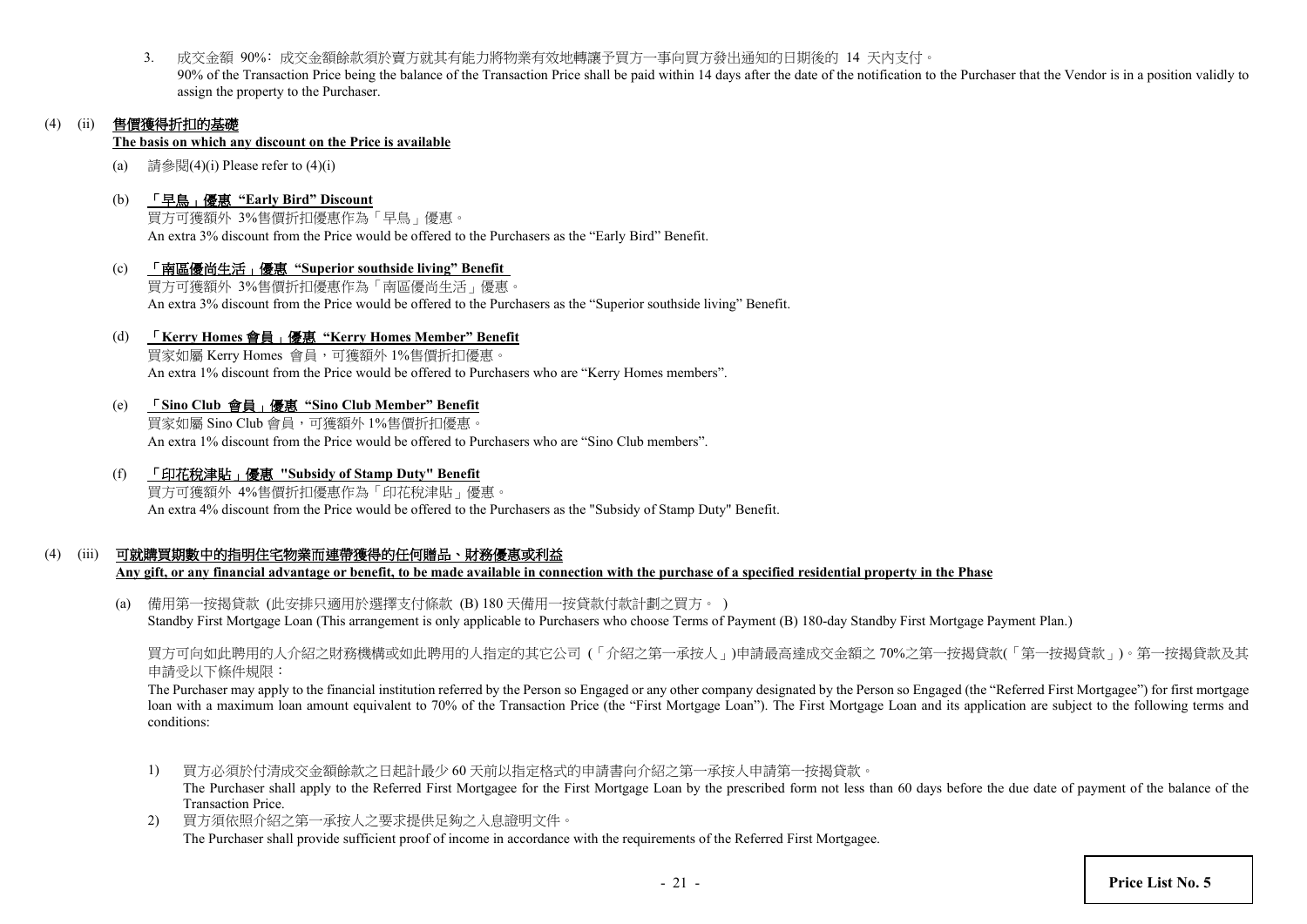- 3) 買方須以所購之期數的住宅物業之第一樓花按揭(如適用)及第一法定按揭作為第一按揭貸款的抵押。
- The First Mortgage Loan shall be secured by a first equitable mortgage (if applicable) and a first legal mortgage over the residential property in the Phase purchased by the Purchaser.
- 4) 第一按揭貸款年期最長為 25 年。 The maximum tenor of the First Mortgage Loan shall be 25 years.
- 5) 第一按揭貸款年利率以最優惠利率(P)減 2.75%計算。P 為介紹之第一承按人不時報價之港元最優惠利率,利率浮動,現為年利率 5.25%。最終按揭利率以介紹之第一承按人審 批結果而定,賣方及如此聘用的人並無就其作出,亦不得被視為就其作出任何不論明示或隱含之陳述、承諾或保證。 The interest rate of the First Mortgage Loan shall be Prime Rate (P) minus 2.75% (P-2.75%). P shall be the Hong Kong Dollar Best Lending Rate as quoted by the Referred First Mortgagee from time to time, subject to fluctuation. P currently is 5.25% per annum. The final mortgage rate will be subject to final approval by the Referred First Mortgagee. No representation, undertaking or warranty, whether express or implied, is given, or shall be deemed to have been given by the Vendor and the Person so Engaged in respect thereof.
- 6) 買方須每月供款,而利息由提款日起計算(提款日須於簽署臨時買賣合約後 180 天內)。 Purchasers shall pay monthly instalments and interest will be accrued starting from the day of drawdown, which shall be within 180 days after signing of the preliminary agreement for sale and Purchase.
- 7) 第一按揭貸款及其相關擔保(如要)之文件必須由介紹之第一承按人指定之律師行辦理,並由買方及其擔保人(如有)須支付所有第一按揭貸款及其擔保相關之律師費及雜費。 All legal documents in relation to the First Mortgage Loan and its related guarantee(s) (if necessary) must be prepared by the solicitors' firm designated by the Referred First Mortgagee and all legal costs and disbursements relating thereto shall be paid by the Purchaser and his/her/its guarantor(s) (if any).
- 8) 買方於決定選擇此安排前,請先向介紹之第一承按人查詢清楚第一按揭貸款之條款及條件、批核條件及申請手續。 The Purchaser is advised to enquire with the Referred First Mortgagee on details of the terms and conditions, approval conditions and application procedures of the First Mortgage Loan before choosing this arrangement.
- 9) 第一按揭貸款之條款及批核條件僅供參考。介紹之第一承按人保留在其認為合適時不時更改第一按揭貸款之條款及批核條件的權利。 The terms and conditions and approval conditions of the First Mortgage Loan are for reference only. The Referred First Mortgagee reserves the right to change the terms and conditions and approval conditions of the First Mortgage Loan from time to time as it sees fit.
- 10) 第一按揭貸款受其他條款及細則約束。第一按揭貸款批核與否及借貸條款以介紹之第一承按人之最終決定為準,與賣方及如此聘用的人無關,且於任何情況賣方及如此聘用的 人均無需為此負責。賣方及如此聘用的人並無或不得被視為就第一按揭貸款之按揭條款及條件以及申請批核與否作出任何不論明示或隱含之陳述、承諾或保證。不論貸款 與否,買方仍須按買賣合約宗成交易及付清成交金額餘款。買方不得就由於或有關第一按揭貸款的批核或不批核及/或任何與第一按揭貸款相關事宜而向賣方及/或如此聘用的人 提出任何申索。

The First Mortgage Loan is subject to other terms and conditions. The terms and conditions and the approval or disapproval of applications for the First Mortgage Loan are subject to the final decision of the Referred First Mortgagee, and are not related to the Vendor and the Person so Engaged (who shall under no circumstances be responsible therefor). No representation, undertaking or warranty, whether express or implied, is given, or shall be deemed to have been given by the Vendor and the Person so Engaged in respect of the terms and conditions and the approval or disapproval of applications for the First Mortgage Loan. No matter the First Mortgage Loan is granted or not, the Purchaser shall complete the sale and purchase and pay the balance of the Transaction Price in accordance with the agreement for sale and purchase. The Purchaser shall have no claim whatsoever against the Vendor and/or the Person so Engaged as a result of or in connection with the approval or disapproval of the First Mortgage Loan and/or any matters relating to the First Mortgage Loan.

## (b) 認購期數內一個停車位權利 **Option to Purchase One Car Parking Space in the Phase**

1) 下列住宅物業之買方可獲認購期數內一個停車位之權利。相關買方須根據賣方日後公佈的停車位銷售安排內規定的時限、條款及方式決定是否認購停車位,否則其認購停車位的 權利將會自動失效,買方不會為此獲得任何補償。

The Purchaser of a residential property specified below shall have an option to purchase one car parking space in the Phase. The relevant Purchaser must decide whether to purchase the car parking space in accordance with time limit, terms and method as prescribed by the sale arrangements of the car parking spaces to be announced by the Vendor, failing which the option to purchase the car parking space shall lapse automatically and the Purchaser shall not be entitled to any compensation therefor.

| 座數 TOWER | 樓層 FLOOR                   | 單位 UNIT |
|----------|----------------------------|---------|
| 1(1A)    | 樓至 15 樓<br>$\sigma$        |         |
|          | $6/F$ to $15/F$            |         |
| 1(1B)    | 樓 至 15 樓及 25 樓<br>$\sigma$ | A       |
|          | 6/F to 15/F & 25/F         |         |

2) 停車位的售價及銷售安排詳情(包括但不限於揀選停車位的次序)將由賣方全權及絕對酌情決定,並容後公佈。

The price and details of sales arrangements of car parking space(s) (including but not limited to the order for selection of the car parking space(s)) will be determined by the Vendor at its sole and absolute discretion and will be announced later.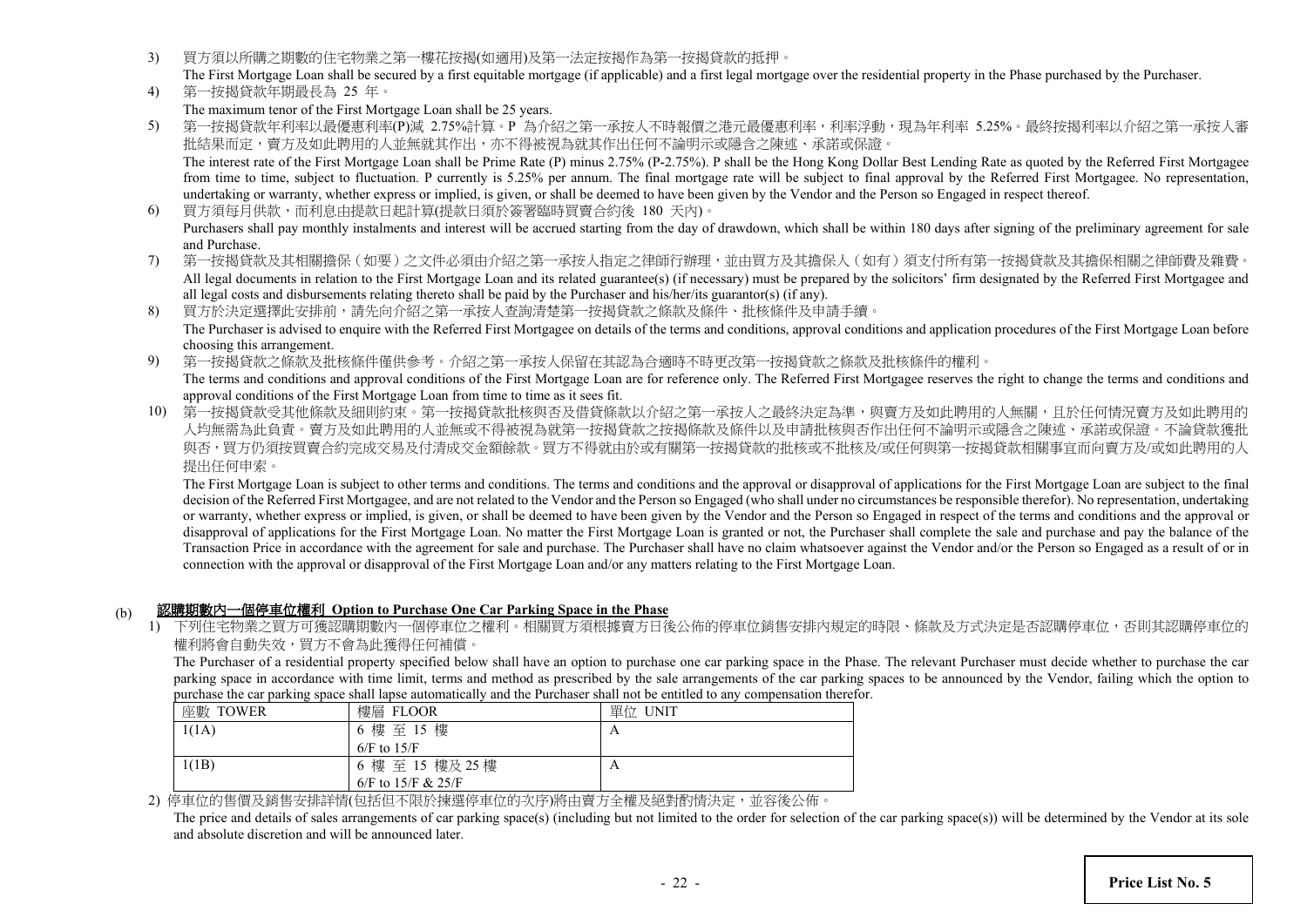3) 以上優惠並不影響買方根據買賣合約條款完成購買住宅物業之責任。

The above benefit does not affect the obligations of the Purchaser to complete the purchase of the residential property pursuant to the terms of the agreement for sale and purchase.

## (4) (iv) 誰人負責支付買賣期數中的指明住宅物業的有關律師費及印花稅

#### **Who is liable to pay the solicitors' fees and stamp duty in connection with the sale and purchase of a specified residential property in the Phase**

1. 買方須負責所有律師費及雜費支出。如買方選用賣方指定之代表律師作為買方之代表律師處理所有有關購買的一切法律文件,並由賣方代表律師同時處理物業按揭事宜 豁免買方原先須支付有關處理買賣合約及其後之轉讓契之律師費用,但不包括樓花按揭/按揭(如有)、擔保與其他抵押文件及其他相關法律文件的律師費用及所有代墊付費用(該等費用 由買家支付)。

The Purchaser shall be responsible for all legal costs and expenses. If the Purchaser appoints the Vendor's solicitors to act on his / her / its behalf in respect of all legal documents for the purchase, and the mortgage is handled by the Vendor's solicitors as well, the Vendor's solicitors shall waive the legal costs in respect of the agreement for sale and purchase and the subsequent assignment which would otherwise be payable by the Purchaser, exclusive of the legal costs in respect of equitable mortgage / mortgage (if any), any guarantees and other security documents, other relevant legal documents and all disbursements, which shall be borne by the Purchaser.

- 2. 如買方另聘代表律師作為買方之代表律師處理其購買事宜,買賣雙方須各自負責有關該買賣的法律文件之律師費用。 If the Purchaser instructs his / her / its own solicitors to act for him / her / it in respect of the purchase, the Vendor and the Purchaser shall each pay his / her / its own legal fees in respect of the legal documents for the sale and purchase.
- 3. 買方須支付所有有關臨時買賣合約、買賣合約及轉讓契之印花稅(包括但不限於根據《印花稅條例》(第 117 章)可予徵收的從價印花稅、額外印花稅、買家印花稅、附加印花稅及任何 與過期繳付任何印花稅有關的罰款、利息及附加費等)、登記費及其他雜費及支出。

All stamp duty (including but not limited to the ad valorem stamp duty, special stamp duty, buyer's stamp duty and all additional stamp duty chargeable under the Stamp Duty Ordinance (Cap.117) and any penalty, interest and surcharge, etc. for late payment of any stamp duty), registration fee and other disbursements and charges on the preliminary agreement for sale and purchase, the agreement for sale and purchase and the assignment shall be borne by the Purchaser.

## (4) (v) 買方須為就買賣期數中的指明住宅物業簽立任何文件而支付的費用

**Any charges that are payable by a purchaser for execution of any document in relation to the sale and purchase of a specified residential property in the Phase**

一切製作、登記及完成發展項目主公契和及管理協議及期數的副公契及管理協議(合稱「公契」)之費用及附於公契之圖則費用的適當分攤、所購物業的業權契據及文件認證副本 所購物業的買賣合約及轉讓契之圖則費、為申請豁免買家印花稅及/或從價印花稅新/較高稅率而須的任何法定聲明的費用、所購住宅的按揭(如有)之法律費用及其他費用及代墊付費用及其 他有關所購物業的買賣的文件的所有法律費用及其他支出,均由買方負責及支付。

The Purchaser shall solely bear and pay a due proportion of the costs for the preparation, registration and completion of the Principal Deed of Mutual Covenant and Management Agreement of the Development and the Sub-Deed of Mutual Covenant and Management Agreement of the Phase (collectively "the DMC") and the plans attached to the DMC, all costs for preparing certified copies of title deeds and documents of the property purchased, all plan fees for plans to be annexed to the agreement for sale and purchase and the Assignment of the property purchased, the costs of any statutory declaration required for application for exemption of buyer's stamp duty and/or new/higher rates of ad valorem stamp duty, all legal and other costs and disbursements in respect of any mortgage (if any) in respect of the property purchased and all legal costs and charges of any other documents relating to the sale and purchase of the property purchased.

(4) (vi) 如買方希望更改付款計劃而須更新成交紀錄冊內的記錄,可於不早於簽署正式買賣合約後 30 日但不遲於付清成交金額餘額之日前 30 日或(如適用)正式買賣合約內訂明的期數的預計關 鍵日期前 30 日(以較早者為準)透過如此聘用的人向賣方提出申請,並須承擔有關律師費用及雜費(如有)。對前述更改之申請及申請條件的批准與否,視乎有關付款計劃、折扣、贈品、財 務優惠或利益的有效性和賣方的最終決定。

If the Purchaser wishes to change the payment plan which requires update to the entry(ies) in the Register of Transactions, the Purchaser can apply to the Vendor through the Person so Engaged for such change not earlier than 30 days after the date of signing of the formal Agreement for Sale and Purchase but not later than 30 days before the date of settlement of the balance of Transaction Price or (if applicable) not later than 30 days before the estimated material date for the Phase as specified in the formal Agreement for Sale and Purchase (whichever is earlier) and bear all related solicitor's cost and disbursements (if any). The approval or disapproval of the aforesaid application for change and the application conditions are subject to the availability of the relevant payment plan(s), discount(s), gift(s), financial advantage(s) or benefit(s) and the final decision of the Vendor.